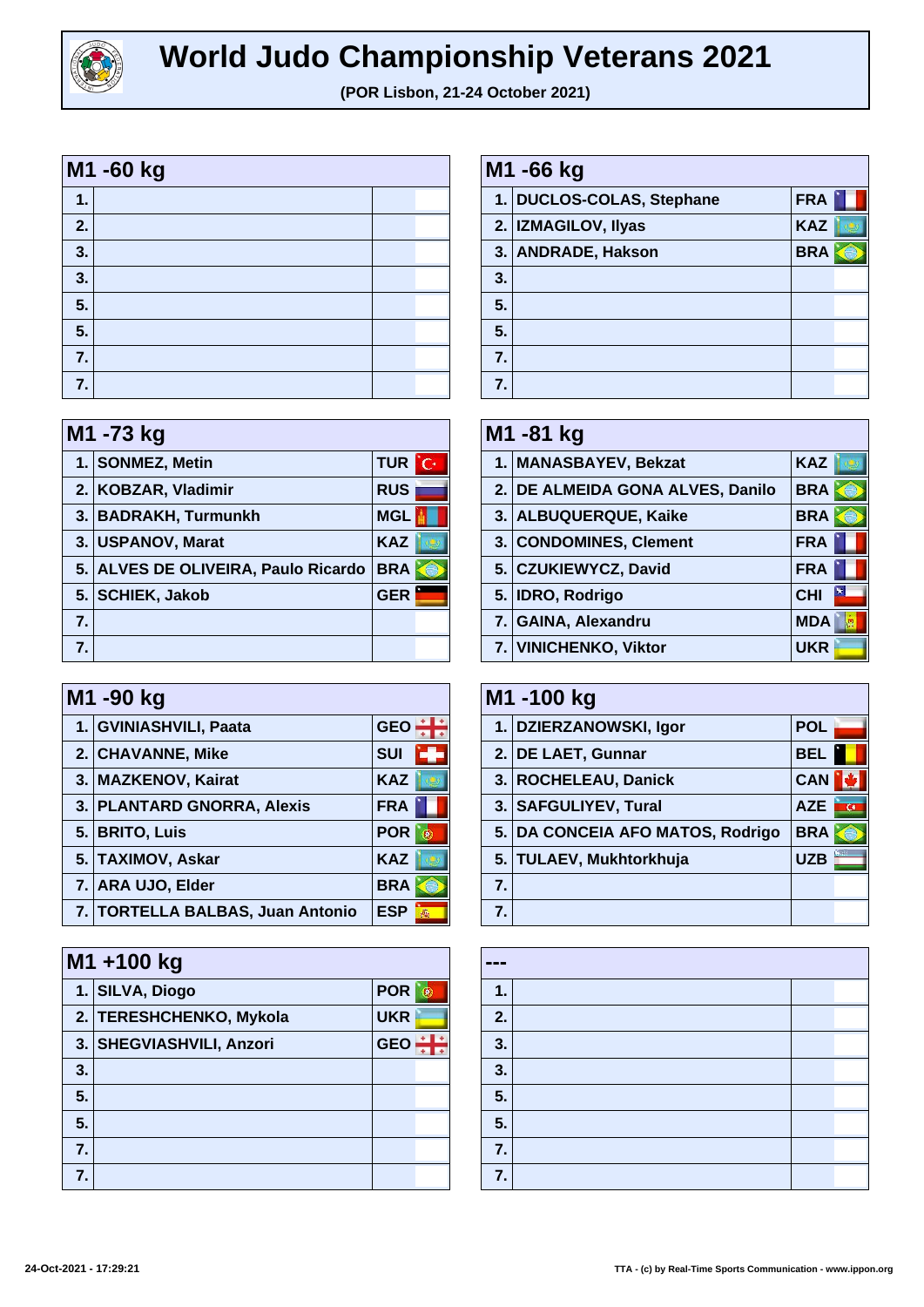

| M <sub>2</sub> -60 kg |                         |            |   |
|-----------------------|-------------------------|------------|---|
|                       | 1. KOZHIN, Dauren       | <b>KAZ</b> |   |
|                       | 2. GALAN BARBOSA, Jorge | <b>ESP</b> | 燕 |
|                       | 3. MADALI, Damir        | <b>KAZ</b> |   |
| 3.                    |                         |            |   |
| 5.                    |                         |            |   |
| 5.                    |                         |            |   |
| 7.                    |                         |            |   |
| 7.                    |                         |            |   |

| M2 -73 kg |                           |            |  |  |
|-----------|---------------------------|------------|--|--|
|           | 1. CARVALHO, Nuno         | <b>POR</b> |  |  |
|           | 2. MAMMADOV, Mammad       | <b>AZE</b> |  |  |
|           | 3. MUKASHOV, Azamat       | <b>KAZ</b> |  |  |
|           | 3. TAIYR, Daniyar         | <b>KAZ</b> |  |  |
|           | 5. FORNELL, Fabien        | <b>FRA</b> |  |  |
|           | 5. HAN, Lincoln           | <b>USA</b> |  |  |
|           | 7. MANUEL, Ilidio Joelson | <b>ANG</b> |  |  |
|           | 7. OLDFATHER, Jayson      | <b>USA</b> |  |  |

| M <sub>2</sub> -90 kg |                             |                 |  |
|-----------------------|-----------------------------|-----------------|--|
|                       | 1. SILVA, Bruno Mendonca    | <b>POR</b>      |  |
|                       | 2. TURABOEV, Bekzod         | <b>UZB</b>      |  |
|                       | 3. BALABAN, Sergiy          | <b>UKR</b>      |  |
|                       | 3. DURAN GARCIA, Manuel     | <b>ESP</b><br>燕 |  |
|                       | 5. ALVAREZ FARIA AS, Carlos | <b>ESP</b><br>燕 |  |
|                       | 5. KALCHENKO, Dmytro        | <b>UKR</b>      |  |
|                       | 7. EL ALLAM, Mohamed        | <b>MAR</b>      |  |
|                       | 7. JAFAROV, Vusal           | <b>AZE</b>      |  |

| M2+100 kg |                        |            |  |
|-----------|------------------------|------------|--|
|           | 1. VERSCHAEVE, Fabrice | <b>FRA</b> |  |
|           | 2. PAULO, Henriques    | <b>ANG</b> |  |
|           | 3. KLESHNIA, Oleksandr | <b>UKR</b> |  |
| 3.        |                        |            |  |
| 5.        |                        |            |  |
| 5.        |                        |            |  |
| 7.        |                        |            |  |
| 7.        |                        |            |  |

| M2 -66 kg |                                  |            |
|-----------|----------------------------------|------------|
|           | 1. BERUASHVILI, Vasili           | <b>GEO</b> |
|           | 2. MURAVSKI, Valeri              | <b>MDA</b> |
|           | 3. BABAYEV, Vugar                | <b>AZE</b> |
|           | 3. PERRY, Kyle                   | <b>GBR</b> |
|           | 5. DA SILVA JUNIOR, Nilton Pedro | <b>BRA</b> |
|           | 5. KAZBEKOV, Yergali             | <b>KAZ</b> |
|           | 7. LUKOWSKI, Ireneusz            | <b>POL</b> |
|           | 7. ZEMBULA, Helio                | <b>ANG</b> |

| M <sub>2</sub> - 81 kg  |                 |  |  |
|-------------------------|-----------------|--|--|
| 1. KORIAVETS, Oleksandr | <b>UKR</b>      |  |  |
| 2. PATRASCU, Octavian   | <b>MDA</b>      |  |  |
| 3. CAPITIA, Carlos      | <b>ANG</b>      |  |  |
| 3. DIAZ, Miguel         | <b>USA</b>      |  |  |
| 5. COSTA, Antonio       | <b>POR</b>      |  |  |
| 5. OULHAJ, Marouan      | <b>MAR</b><br>ŵ |  |  |
| 7. ESHMANOV, Djakhangir | <b>UZB</b>      |  |  |
| 7. SIGRIST, Dominic     | <b>SUI</b>      |  |  |

| M <sub>2</sub> -100 kg |                        |                 |
|------------------------|------------------------|-----------------|
|                        | 1. ZHAXYBAYEV, Alzhan  | <b>KAZ</b>      |
|                        | 2. MODEBADZE, Giorgi   | <b>GEO</b>      |
|                        | 3. ALAKBAROV, Intigam  | <b>AZE</b><br>ে |
|                        | 3. JUSTINO, Joaquim    | <b>POR</b>      |
|                        | 5. BABAKHANOV, Iriskul | <b>KAZ</b>      |
|                        | 5. PAIS, Marco         | <b>POR</b>      |
|                        | 7. GONCALVES, Ricardo  | <b>BRA</b>      |
|                        | 7. HORTON, Christopher | <b>GBR</b>      |

| --- |  |  |
|-----|--|--|
| 1.  |  |  |
| 2.  |  |  |
| 3.  |  |  |
| 3.  |  |  |
| 5.  |  |  |
| 5.  |  |  |
| 7.  |  |  |
| 7.  |  |  |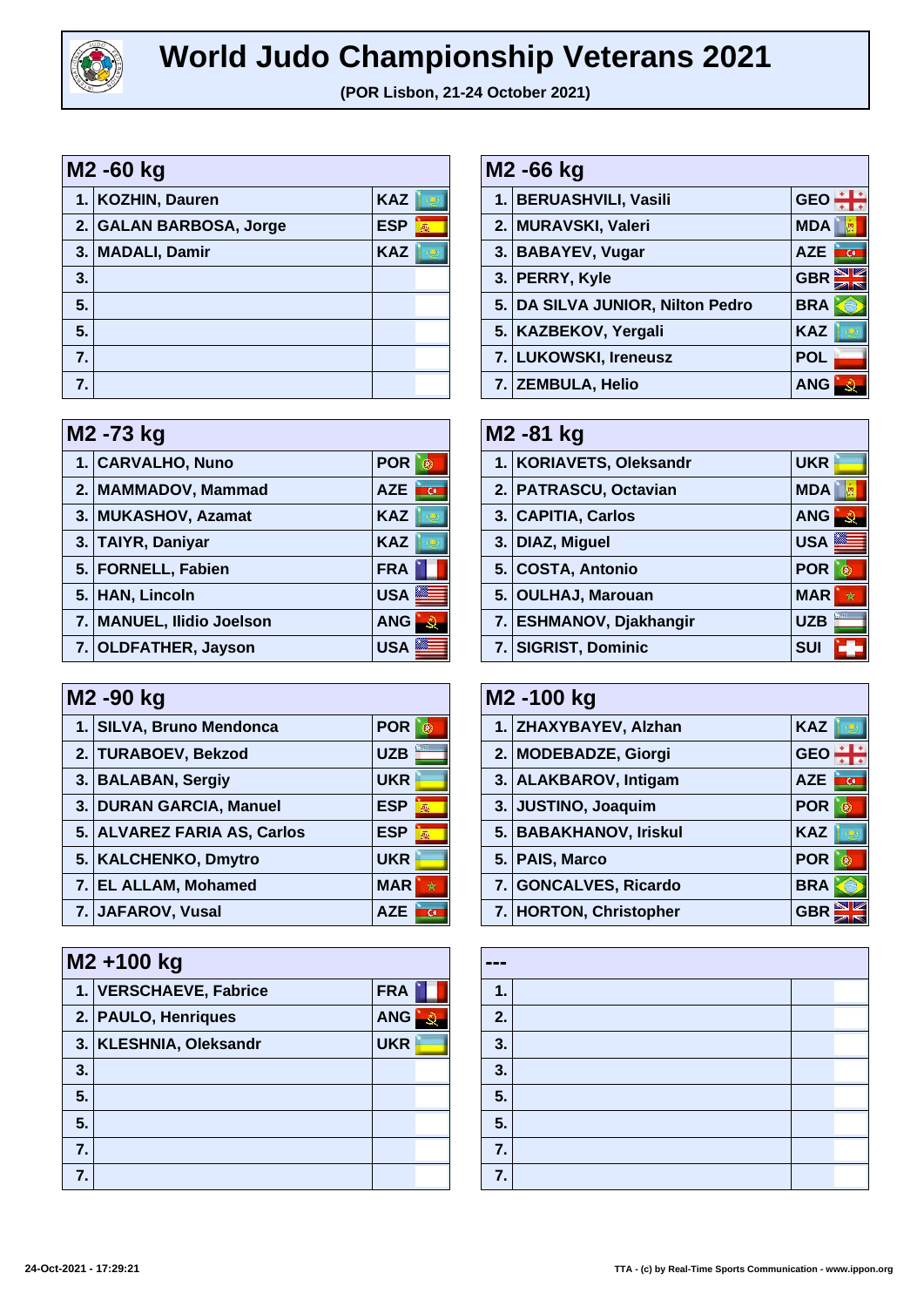

| M3 -60 kg |  |  |  |
|-----------|--|--|--|
| 1.        |  |  |  |
| 2.        |  |  |  |
| 3.        |  |  |  |
| 3.        |  |  |  |
| 5.        |  |  |  |
| 5.        |  |  |  |
| 7.        |  |  |  |
| 7.        |  |  |  |

| M3 -73 kg |                            |                 |  |
|-----------|----------------------------|-----------------|--|
|           | 1. WILKOMIRSKI, Krzysztof  | <b>POL</b>      |  |
|           | 2. HERMANS, Andy           | <b>BEL</b>      |  |
|           | 3. SUAREZ IGLESIAS, Javier | <b>ESP</b><br>燕 |  |
|           | 3. VESTE, Andrei           | <b>POR</b>      |  |
|           | 5. BETTENCOURT, Pedro      | <b>POR</b>      |  |
|           | 5. REYNOLDS, Kelvin        | <b>USA</b>      |  |
|           | 7. EL FRIYAKH, Adil        | <b>MAR</b>      |  |
|           | 7. MORISSETTE, Steve       | <b>CAN</b>      |  |

| M3 -90 kg |                          |                              |  |
|-----------|--------------------------|------------------------------|--|
|           | 1. NABIYEV, Madi         | <b>KAZ</b>                   |  |
|           | 2. MARGVELASHVILI, loseb | <b>GEO</b>                   |  |
|           | 3.   MAIRHOFER, Martin   | <b>AUT</b>                   |  |
|           | 3. STETSENKO, Denys      | <b>UKR</b>                   |  |
|           | 5. AGHAMIRZAYEV, Mahir   | <b>AZE</b><br>$\overline{G}$ |  |
|           | 5. RIKOTA, Andriy        | <b>UKR</b>                   |  |
|           | 7. MENDOZA MARIN, Ruben  | <b>ESP</b><br>轟              |  |
|           | 7. VANHOLLEBEKE, Fabian  | <b>BEL</b>                   |  |

|    | M3 +100 kg             |            |  |  |
|----|------------------------|------------|--|--|
|    | 1. SELEZEN, Dmytro     | <b>UKR</b> |  |  |
|    | 2. GOGINASHVILI, Levan | <b>GEO</b> |  |  |
|    | 3. IANCHIN, Nikolai    | <b>RUS</b> |  |  |
| 3. |                        |            |  |  |
| 5. |                        |            |  |  |
| 5. |                        |            |  |  |
| 7. |                        |            |  |  |
| 7. |                        |            |  |  |

| M3 -66 kg |                           |            |
|-----------|---------------------------|------------|
|           | 1. URAZOV, Timur          | <b>KAZ</b> |
|           | 2. SCHILLEWAERT, Eric     | <b>FRA</b> |
|           | 3. DOMINGOS, Augusto      | <b>ANG</b> |
|           | 3. HUGON JEANNIN, Ronny   | <b>FRA</b> |
|           | 5. CALA, German           | <b>ARG</b> |
|           | 5. DOMINGUES, Eric        | <b>POR</b> |
|           | 7. MANUEL, Silvio         | <b>ANG</b> |
|           | 7. TORSELLO, Luca Aurelio | <b>SUI</b> |

| M3-81 kg |                           |            |
|----------|---------------------------|------------|
|          | 1. ANANCHENKO, Kostiantyn | <b>UKR</b> |
|          | 2. ATAYEV, Almas          | <b>KAZ</b> |
|          | 3. ANIKIN, Nikolay        | <b>RUS</b> |
|          | 3. PINHEIRO, Flavio       | <b>BRA</b> |
|          | 5. LUWAWA, Rosario        | <b>ANG</b> |
|          | 5. SAGYNDYK, Kanat        | <b>KAZ</b> |
|          | 7. CARVALHO, Filipe       | <b>POR</b> |
|          | 7. DEDERYA, Oleksandr     | <b>UKR</b> |

| M3-100 kg |                                |            |   |
|-----------|--------------------------------|------------|---|
|           | 1. TINTIUC, Sergiu             | <b>MDA</b> |   |
|           | 2. HAEFKER, Sebastian          | <b>GER</b> |   |
|           | 3. JANISZEWSKI, Roman          | <b>POL</b> |   |
|           | 3. OHANYAN, Hovhannes          | <b>ARM</b> |   |
|           | 5. FAYZIEV, Jamshid            | <b>UZB</b> |   |
|           | 5. GOMEZ LOPEZ, Moises Alfonso | <b>ESP</b> | 燕 |
|           | 7. BAKLINOV, Illia             | <b>UKR</b> |   |
| 7.        |                                |            |   |

| --- |  |  |
|-----|--|--|
| 1.  |  |  |
| 2.  |  |  |
| 3.  |  |  |
| 3.  |  |  |
| 5.  |  |  |
| 5.  |  |  |
| 7.  |  |  |
| 7.  |  |  |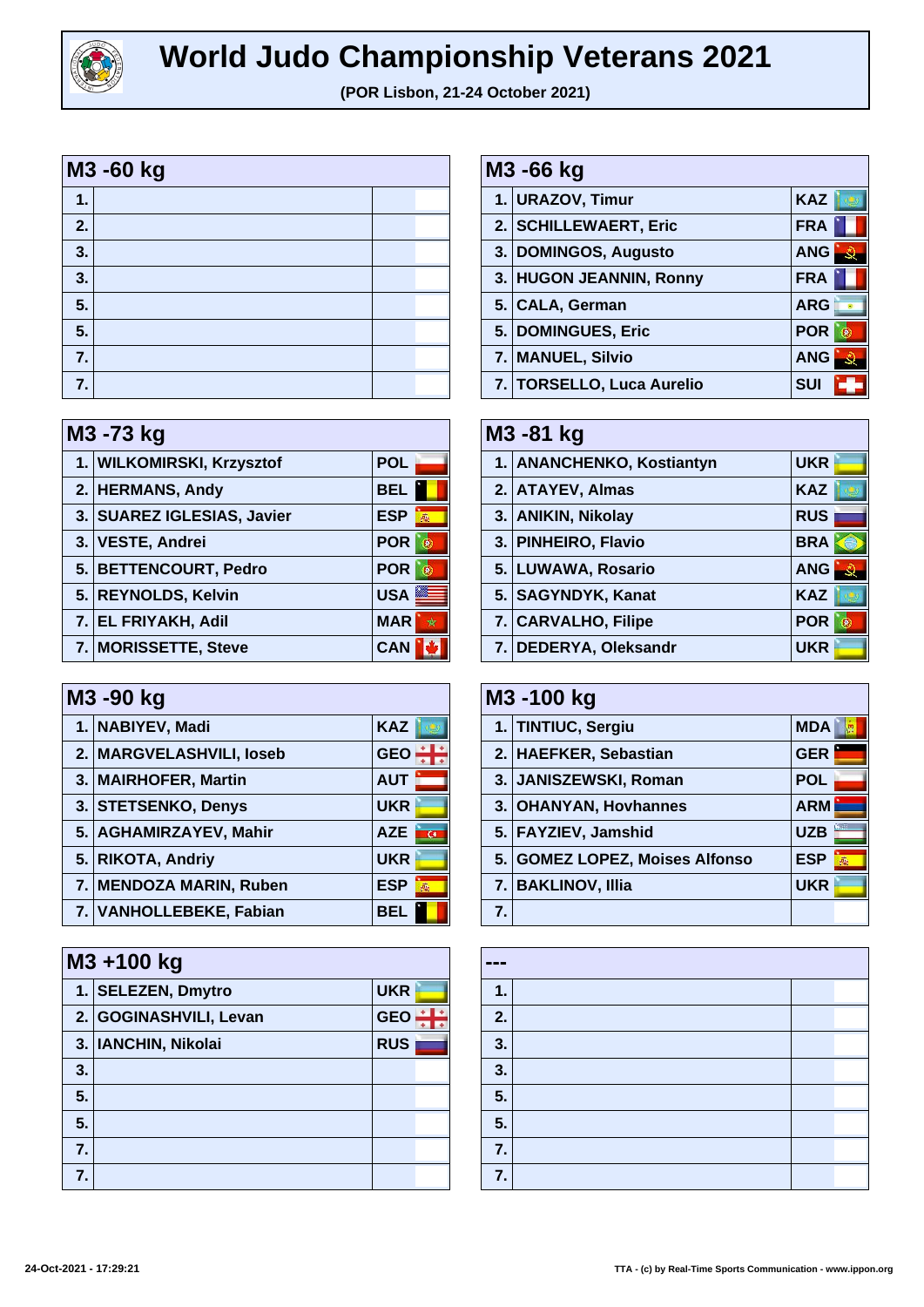

| M4 -60 kg |                      |            |                         |
|-----------|----------------------|------------|-------------------------|
|           | 1. HAJIYEV, Babak    | <b>AZE</b> | $\overline{\mathbf{G}}$ |
|           | 2. NEGHINE, Anatolii | <b>MDA</b> |                         |
|           | 3. SIERRA, Julio     | <b>CHI</b> | ×                       |
| 3.        |                      |            |                         |
| 5.        |                      |            |                         |
| 5.        |                      |            |                         |
| 7.        |                      |            |                         |
| 7.        |                      |            |                         |

| M4 -73 kg |                     |            |
|-----------|---------------------|------------|
|           | 1. NICOLA, Cesar    | <b>POR</b> |
|           | 2. PALUDI, Gaston   | <b>ARG</b> |
|           | 3. KUNYIK, Zsolt    | <b>HUN</b> |
|           | 3. SINILOV, Sergii  | <b>UKR</b> |
|           | 5. HORGOS, Cristian | <b>ROU</b> |
|           | 5. LISAI, Patrick   | <b>FRA</b> |
|           | 7. BARBOSA, Marcelo | <b>BRA</b> |
|           | 7. LOURENCO, Jose   | <b>POR</b> |

| M4 -90 kg |                      |            |
|-----------|----------------------|------------|
|           | 1. SAVINOV, Viktor   | <b>UKR</b> |
|           | 2. SANTOS, Denison   | <b>BRA</b> |
|           | 3. BAID, Faouzi      | <b>MAR</b> |
|           | 3. LETTERIE, Jeroen  | <b>NED</b> |
|           | 5. FIRMINO, Jorge    | <b>POR</b> |
|           | 5. TKATSUK, Artur    | <b>EST</b> |
|           | 7. FONSECA, Carlos   | <b>POR</b> |
|           | 7. VALENTIM, Ricardo | <b>POR</b> |

|    | M4+100 kg               |            |  |
|----|-------------------------|------------|--|
|    | 1. DAVITASHVILI, Alexsi | <b>GEO</b> |  |
|    | 2. NEGRON, Hector       | <b>USA</b> |  |
|    | 3. GAVRIS, Aurel        | <b>ROU</b> |  |
|    | 3. LICA, Bogdan         | <b>GBR</b> |  |
|    | 5. CSIPAK, Attila       | <b>HUN</b> |  |
|    | 5. TAEUSCHER, Rene      | <b>GER</b> |  |
| 7. |                         |            |  |
| 7. |                         |            |  |

| M4 -66 kg        |                        |            |  |
|------------------|------------------------|------------|--|
|                  | 1. ANTONIO, Nuno       | <b>POR</b> |  |
|                  | 2. CALARNOU, Yann      | <b>FRA</b> |  |
|                  | 3. NABRAKLO, Oleksandr | <b>UKR</b> |  |
| 3.               |                        |            |  |
| 5.               |                        |            |  |
| 5.               |                        |            |  |
| $\overline{7}$ . |                        |            |  |
| 7.               |                        |            |  |

| M4 -81 kg |                              |            |   |
|-----------|------------------------------|------------|---|
|           | 1. GRAU ALVAREZ, Angel Luis  | <b>ESP</b> | 燕 |
|           | 2. KASPRZYK, Dariusz         | <b>POL</b> |   |
|           | 3. KOTCHLAMAZASHVILI, Nugzar | <b>GEO</b> |   |
| 3.        |                              |            |   |
| 5.        |                              |            |   |
| 5.        |                              |            |   |
| 7.        |                              |            |   |
|           |                              |            |   |

| M4 -100 kg |                         |            |
|------------|-------------------------|------------|
|            | 1. KLESHNIA, Viacheslav | <b>UKR</b> |
|            | 2. OVCHARENKO, Oleksii  | <b>UKR</b> |
|            | 3. BOLOTO, Antonio      | <b>POR</b> |
|            | 3. SANTOS, Joao         | <b>POR</b> |
|            | 5. GIGILASHVILI, Vano   | <b>GEO</b> |
|            | 5. VIEIRA, Alexandre    | <b>POR</b> |
|            | 7. GALTSEV, Alexander   | <b>RUS</b> |
|            | 7. SHARIASHVILI, Givi   | GE         |

| --- |  |  |  |
|-----|--|--|--|
| 1.  |  |  |  |
| 2.  |  |  |  |
| 3.  |  |  |  |
| 3.  |  |  |  |
| 5.  |  |  |  |
| 5.  |  |  |  |
| 7.  |  |  |  |
| 7.  |  |  |  |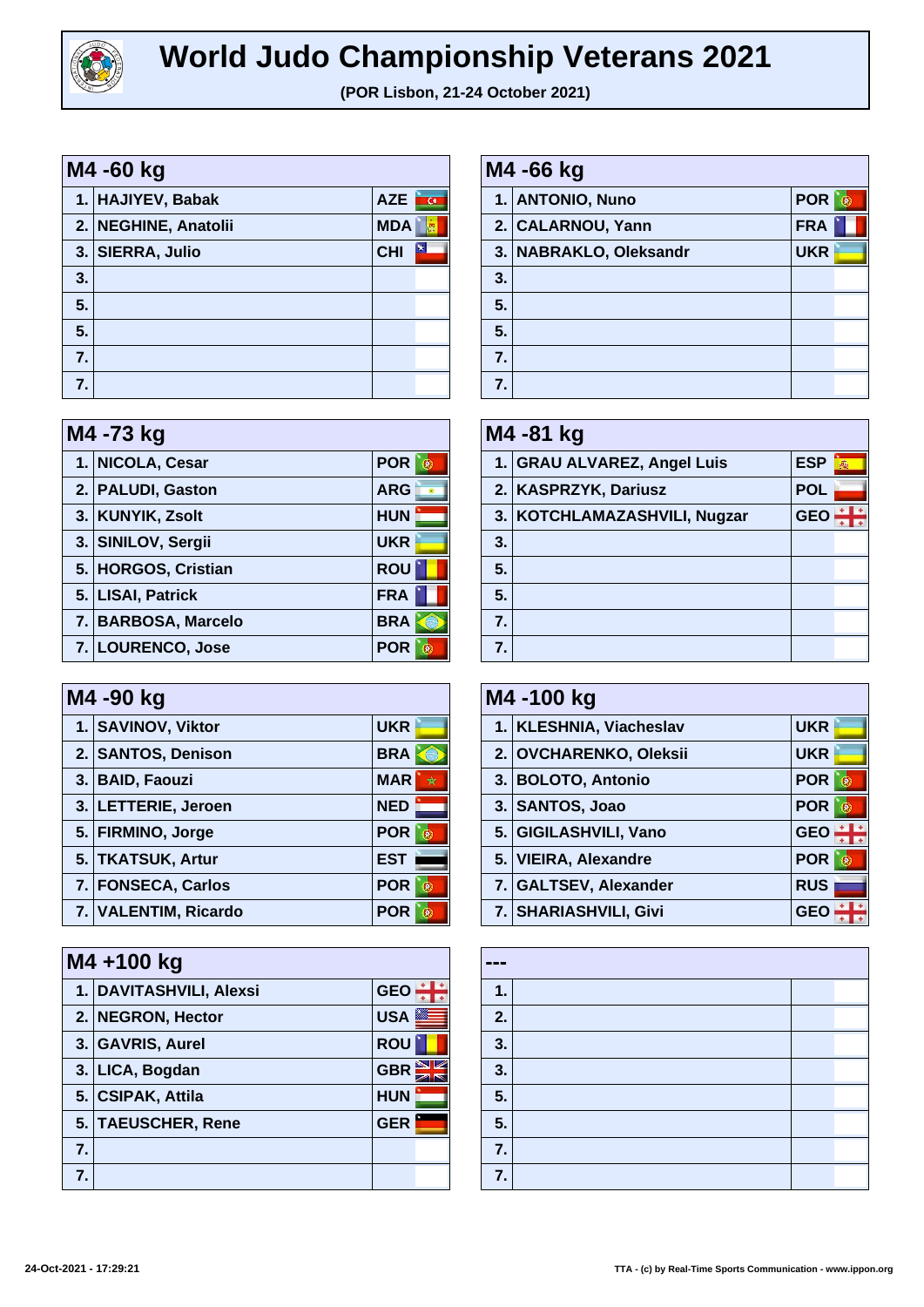

| M5 -60 kg |                            |            |  |
|-----------|----------------------------|------------|--|
|           | 1. KURDGELASHVILI, Mamuka  | <b>GEC</b> |  |
|           | 2. SMBAYEV, Zhassassyn     | <b>KAZ</b> |  |
|           | 3. LE PESTIPON, Christophe | <b>FRA</b> |  |
| 3.        |                            |            |  |
| 5.        |                            |            |  |
| 5.        |                            |            |  |
| 7.        |                            |            |  |
| 7.        |                            |            |  |

|    | M5 -73 kg             |            |  |
|----|-----------------------|------------|--|
|    | 1. PEDERSEN, Sune     | <b>DEN</b> |  |
|    | 2. TUDAN, Vasyl       | <b>UKR</b> |  |
|    | 3. CHABAN, Andrii     | <b>UKR</b> |  |
|    | 3. JAFAROV, Mushfig   | <b>AZE</b> |  |
|    | 5. LALAYAN, Alexander | <b>RUS</b> |  |
|    | 5. ROSARIO, Paulo     | <b>POR</b> |  |
| 7. |                       |            |  |
| 7. |                       |            |  |

| M5 -90 kg |                      |            |
|-----------|----------------------|------------|
| 1.        | <b>BAKER, Karl</b>   | <b>SWE</b> |
|           | 2. MARQUEZ, Ray      | <b>USA</b> |
|           | 3. GELGEE, Batsukh   | <b>MGL</b> |
|           | 3. UTZAT, Marcus     | <b>GER</b> |
|           | 5. CHERNETSKYI, Oleg | <b>UKR</b> |
|           | 5. MAMBETOV, Kanat   | <b>KAZ</b> |
|           | 7. SILVA, Rui        | <b>ANG</b> |
| 7.        |                      |            |

|                  | M5+100 kg              |            |  |
|------------------|------------------------|------------|--|
|                  | 1. AVILA, Marco        | <b>POR</b> |  |
|                  | 2. POSTICA, Grigore    | <b>MDA</b> |  |
|                  | 3. ASGAROV, Azar       | <b>AZE</b> |  |
|                  | 3. LATOUR, Francois    | <b>BEL</b> |  |
|                  | 5. MUMM, Ivan          | <b>USA</b> |  |
|                  | 5. OLIVEIRA, Alexandre | <b>POR</b> |  |
| $\overline{7}$ . |                        |            |  |
| 7.               |                        |            |  |

| M5 -66 kg |                         |            |
|-----------|-------------------------|------------|
|           | 1. ALIBEGASHVILI, Gigla | <b>GEO</b> |
|           | 2. MOSTEFAOUI, Mohamed  | <b>FRA</b> |
|           | 3. ABRAYEV, Akbergen    | <b>KAZ</b> |
|           | 3. CZUPRYNA, Krzysztof  | <b>POL</b> |
|           | 5. DANKANYCH, Mykola    | <b>UKR</b> |
|           | 5. KOLESAR, Peter       | <b>CZE</b> |
|           | 7. FREITAS, Pedro       | <b>POR</b> |
|           | 7. SILVA, Luis          | <b>POR</b> |

| M5-81 kg                  |                  |  |
|---------------------------|------------------|--|
| 1. OLIVEIRA, Manuel       | <b>POR</b>       |  |
| 2. JAFAROV, Mubariz       | <b>AZE</b>       |  |
| 3. RIABCHYNSKYI, Hennadii | <b>UKR</b>       |  |
| 3. SARAIVA, Alam          | <b>BRA</b>       |  |
| 5. SUDAU, Henning         | <b>GER</b>       |  |
| 5. WENSBERG, Peter        | <b>SWE</b>       |  |
| 7. COPAK, Gabriel         | <b>SVK</b><br>Πŧ |  |
| 7. ZEVALLOS, Juan Carlos  | USA              |  |

| M5 -100 kg |                         |                                       |
|------------|-------------------------|---------------------------------------|
|            | 1. DAUD, Marcos         | <b>BRA</b>                            |
|            | 2. JODRA MARTIN, Carlos | <b>ESP</b><br>燕                       |
|            | 3. MURTAZALIEV, Muhtar  | <b>MDA</b>                            |
|            | 3. RUSU, Iulian         | <b>AUT</b>                            |
|            | 5. FATIYEV, Yaman       | <b>AZE</b><br>$\overline{\mathbf{c}}$ |
|            | 5. UZUN, Murat          | <b>TUR</b><br>'C·                     |
|            | 7. KOSHLIAK, Mykhailo   | <b>UKR</b>                            |
|            | 7. SCHULEIT, Boris      | <b>DEN</b>                            |

| --- |  |  |
|-----|--|--|
| 1.  |  |  |
| 2.  |  |  |
| 3.  |  |  |
| 3.  |  |  |
| 5.  |  |  |
| 5.  |  |  |
| 7.  |  |  |
| 7.  |  |  |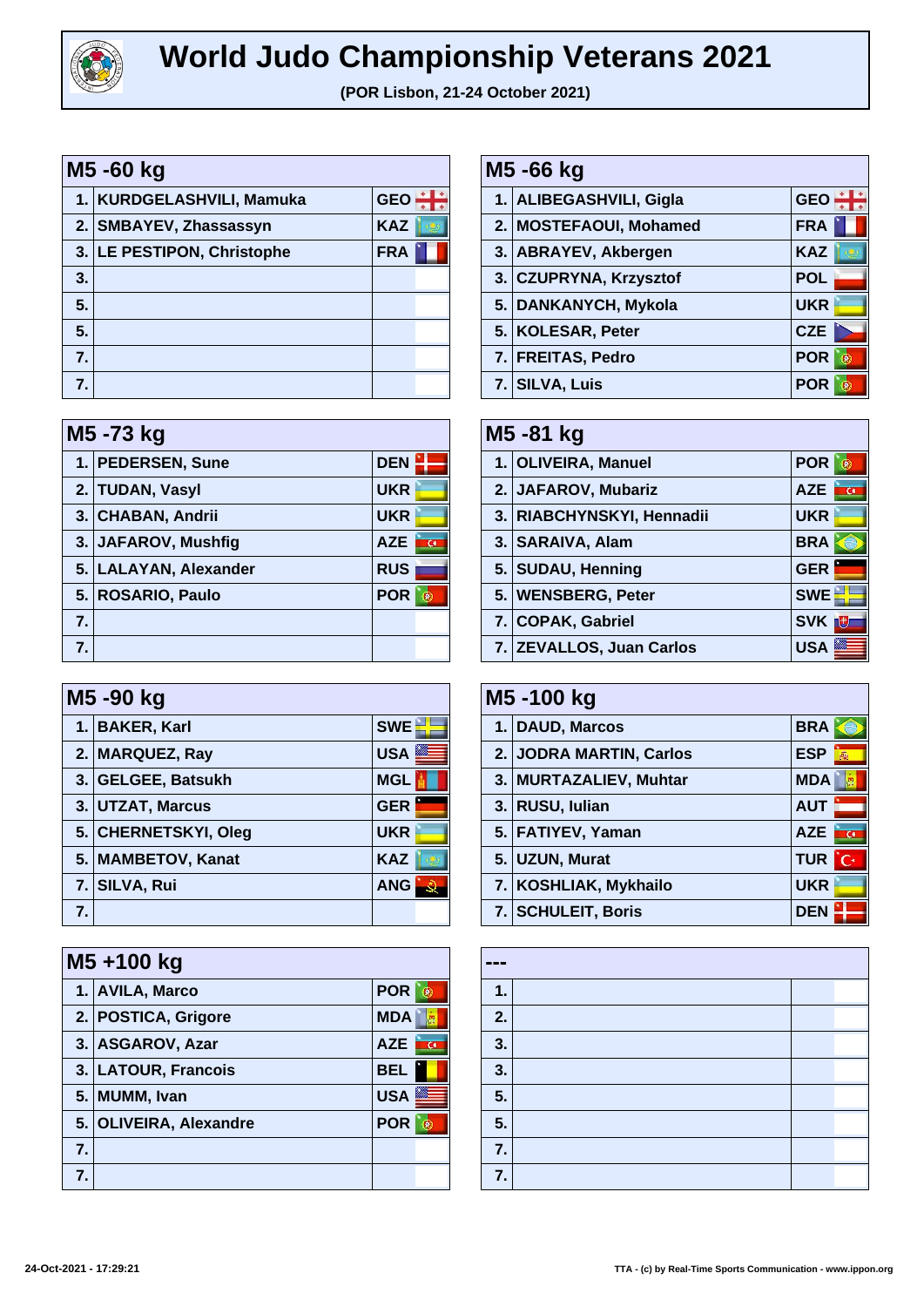

| M6 -60 kg |  |  |  |
|-----------|--|--|--|
| 1.        |  |  |  |
| 2.        |  |  |  |
| 3.        |  |  |  |
| 3.        |  |  |  |
| 5.        |  |  |  |
| 5.        |  |  |  |
| 7.        |  |  |  |
| 7.        |  |  |  |

|    | M6 -73 kg            |            |  |
|----|----------------------|------------|--|
|    | 1. HEILMANN, Torsten | <b>GER</b> |  |
|    | 2. STEENACKERS, Jean | <b>BEL</b> |  |
|    | 3. KOSHENOV, Maral   | <b>KAZ</b> |  |
|    | 3. OUARTI, Kamel     | <b>FRA</b> |  |
|    | 5. BAZIZ, Mohand     | <b>FRA</b> |  |
|    | 5. CASCAO, Paulo     | <b>POR</b> |  |
| 7. |                      |            |  |
| 7. |                      |            |  |

|    | M6 -90 kg               |            |  |
|----|-------------------------|------------|--|
|    | 1. MOSER, Karl          | <b>AUT</b> |  |
|    | 2. VLAJIC, Simo         | <b>CRO</b> |  |
|    | 3. GVASALIA, Elguja     | <b>GEO</b> |  |
|    | 3. JANBYRBAYEV, Bostan  | <b>KAZ</b> |  |
|    | 5. HIMMELBAUER, Manfred | <b>AUT</b> |  |
|    | 5. RODEWALD, Olaf       | <b>GER</b> |  |
|    | 7. RODRIGUEZ, Edgardo   | <b>USA</b> |  |
| 7. |                         |            |  |

|    | M6+100 kg |  |  |
|----|-----------|--|--|
| 1. |           |  |  |
| 2. |           |  |  |
| 3. |           |  |  |
| 3. |           |  |  |
| 5. |           |  |  |
| 5. |           |  |  |
| 7. |           |  |  |
| 7. |           |  |  |

| M6 -66 kg |                     |            |  |
|-----------|---------------------|------------|--|
|           | 1. CENA, Anton      | <b>KOS</b> |  |
|           | 2. CONCEICAO, Lucio | <b>POR</b> |  |
| 3.        |                     |            |  |
| 3.        |                     |            |  |
| 5.        |                     |            |  |
| 5.        |                     |            |  |
| 7.        |                     |            |  |
| 7.        |                     |            |  |

| M6 -81 kg |                       |            |
|-----------|-----------------------|------------|
|           | 1.   IONOV, Kirill    | <b>RUS</b> |
|           | 2. SHOTBOLT, Martin   | <b>GBR</b> |
|           | 3. PANTILLON, Gilbert | <b>SUI</b> |
|           | 3. SHEVCHUK, Anatolii | <b>UKR</b> |
|           | 5. MANABAYEV, Bolat   | <b>KAZ</b> |
|           | 5. MILLONS, Mikhail   | <b>RUS</b> |
|           | 7. DROBZHEV, Roman    | <b>UKR</b> |
|           | 7. RIABYKH, Hennadii  | <b>UKR</b> |

| M6 -100 kg       |                                       |            |                        |
|------------------|---------------------------------------|------------|------------------------|
|                  | 1. MESABLISHVILI, Nugzar              | <b>UKR</b> |                        |
|                  | 2. CANIVET, Christophe                | <b>FRA</b> |                        |
|                  | 3. AINATAYEV, Samalbek                | <b>KAZ</b> |                        |
|                  | 3. GEMZA, Jacek                       | <b>POL</b> |                        |
|                  | 5. BARS, Guido                        | <b>GER</b> |                        |
|                  | 5. PRADO BALLESTERO, Juan Antonio ESP |            | $\sqrt{2} \frac{1}{2}$ |
| $\overline{7}$ . |                                       |            |                        |
|                  |                                       |            |                        |

| ---           |  |
|---------------|--|
| $\mathbf 1$ . |  |
| 2.            |  |
| 3.            |  |
| 3.            |  |
| 5.            |  |
| 5.            |  |
| 7.            |  |
| 7.            |  |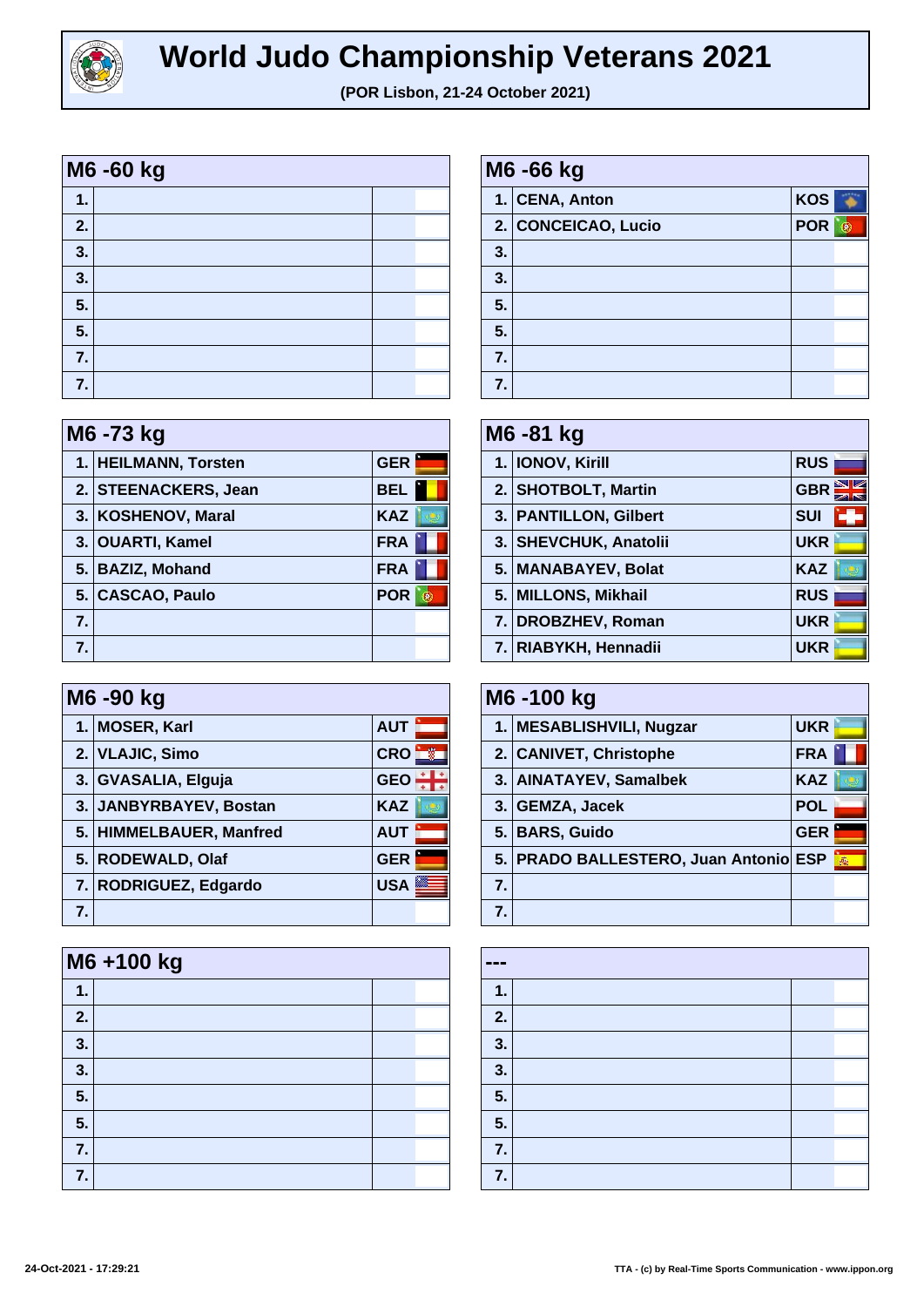

| $\mathbf 1$<br>2.<br>3.<br>3. | M7 -60 kg |  |  |  |
|-------------------------------|-----------|--|--|--|
|                               |           |  |  |  |
|                               |           |  |  |  |
|                               |           |  |  |  |
|                               |           |  |  |  |
| 5.                            |           |  |  |  |
| 5.                            |           |  |  |  |
| 7.                            |           |  |  |  |
| 7.                            |           |  |  |  |

| M7 -73 kg |  |  |  |
|-----------|--|--|--|
| 1.        |  |  |  |
| 2.        |  |  |  |
| 3.        |  |  |  |
| 3.        |  |  |  |
| 5.        |  |  |  |
| 5.        |  |  |  |
| 7.        |  |  |  |
| 7.        |  |  |  |

|    | M7 -90 kg              |            |  |
|----|------------------------|------------|--|
|    | 1. AMRENOV, Seilkhan   | <b>KAZ</b> |  |
|    | 2. RANGAIEV, Oleksandr | <b>UKR</b> |  |
|    | 3. LEROY, Thierry      | <b>FRA</b> |  |
|    | 3. PINSKYI, Yurii      | <b>UKR</b> |  |
| 5. |                        |            |  |
| 5. |                        |            |  |
| 7. |                        |            |  |
|    |                        |            |  |

|    | M7+100 kg             |            |  |
|----|-----------------------|------------|--|
|    | 1. STANISIC, Slavko   | <b>SRB</b> |  |
|    | 2. ABRAMOVSKYI, Artur | <b>UKR</b> |  |
|    | 3. MAERZ, Joachim     | <b>GER</b> |  |
| 3. |                       |            |  |
| 5. |                       |            |  |
| 5. |                       |            |  |
| 7. |                       |            |  |
| 7. |                       |            |  |

| M7 -66 kg |                           |            |
|-----------|---------------------------|------------|
|           | 1. GARCIA, Eduardo        | <b>POR</b> |
|           | 2. JEAN GILLES, Christian | <b>FRA</b> |
|           | 3. NOUASRIA, Nacer        | <b>FRA</b> |
|           | 3. YUZHAKOV, Vitaliy      | <b>UKR</b> |
|           | 5. FIGUEIREDO, Luis       | <b>POR</b> |
|           | 5. PAZGAN, Stanislaw      | <b>POL</b> |
|           | 7. FDAL, Mohammed         | <b>USA</b> |
|           | 7. FRECHES, Luis          | <b>POR</b> |

| M7-81 kg |                         |            |  |
|----------|-------------------------|------------|--|
|          | 1. TYNYBAYEV, Nassipkul | <b>KAZ</b> |  |
|          | 2. KURZ, Reinhold       | <b>AUT</b> |  |
|          | 3. AGRON, Francois      | <b>FRA</b> |  |
| 3.       |                         |            |  |
| 5.       |                         |            |  |
| 5.       |                         |            |  |
| 7.       |                         |            |  |
|          |                         |            |  |

| M7 -100 kg |                         |            |  |
|------------|-------------------------|------------|--|
|            | 1. RASSKAZOV, Alexander | <b>RUS</b> |  |
|            | 2. MEAGLEY, Buddy       | <b>USA</b> |  |
|            | 3. KOBKO, Vasyl         | <b>UKR</b> |  |
| 3.         |                         |            |  |
| 5.         |                         |            |  |
| 5.         |                         |            |  |
| 7.         |                         |            |  |
| 7.         |                         |            |  |

| $\frac{1}{2} \left( \frac{1}{2} \right) \left( \frac{1}{2} \right) \left( \frac{1}{2} \right) \left( \frac{1}{2} \right)$ |  |
|---------------------------------------------------------------------------------------------------------------------------|--|
| 1.                                                                                                                        |  |
| 2.                                                                                                                        |  |
| 3.                                                                                                                        |  |
| 3.                                                                                                                        |  |
| 5.                                                                                                                        |  |
| 5.                                                                                                                        |  |
| 7.                                                                                                                        |  |
| 7.                                                                                                                        |  |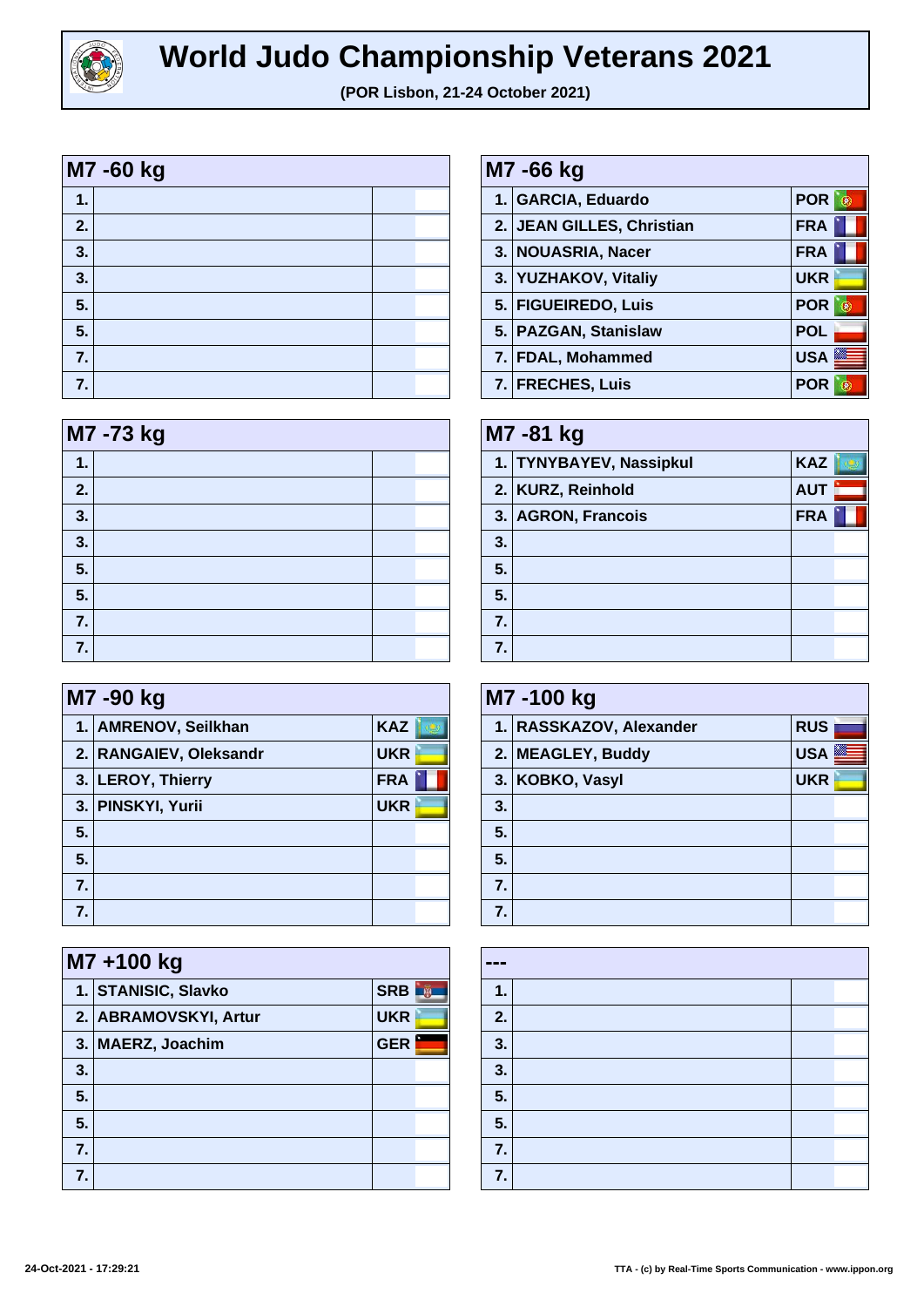

| M8 -60 kg        |                        |            |  |
|------------------|------------------------|------------|--|
|                  | 1. BRINZA, Constantin  | <b>MDA</b> |  |
|                  | 2. NESSENSOHN, Hans    | <b>SUI</b> |  |
|                  | 3. LIBERMAN, Andrei    | <b>RUS</b> |  |
|                  | 3. NORTH, Sandy        | <b>USA</b> |  |
| 5.1              | <b>TRAUS, Michael</b>  | <b>GER</b> |  |
|                  | 5. TVALIASHVILI, Davit | <b>GEO</b> |  |
| $\overline{7}$ . |                        |            |  |
| 7.               |                        |            |  |

| M8 -73 kg |                         |            |  |
|-----------|-------------------------|------------|--|
|           | 1. FREITAS, Jose Samuel | <b>POR</b> |  |
|           | 2. KYRPYCHOV, Oleksandr | <b>UKR</b> |  |
| 3.        |                         |            |  |
| 3.        |                         |            |  |
| 5.        |                         |            |  |
| 5.        |                         |            |  |
| 7.        |                         |            |  |
| 7.        |                         |            |  |

|    | M8 -90 kg            |            |  |  |
|----|----------------------|------------|--|--|
|    | 1. PREGUZA, Vladimir | <b>MDA</b> |  |  |
|    | 2. PAZ, Luis         | <b>POR</b> |  |  |
|    | 3. KRNJETA, Rade     | <b>CRO</b> |  |  |
| 3. |                      |            |  |  |
| 5. |                      |            |  |  |
| 5. |                      |            |  |  |
| 7. |                      |            |  |  |
| 7. |                      |            |  |  |

|    | M8 +100 kg |  |  |  |
|----|------------|--|--|--|
| 1. |            |  |  |  |
| 2. |            |  |  |  |
| 3. |            |  |  |  |
| 3. |            |  |  |  |
| 5. |            |  |  |  |
| 5. |            |  |  |  |
| 7. |            |  |  |  |
| 7. |            |  |  |  |

| M8 -66 kg |                      |            |  |
|-----------|----------------------|------------|--|
|           | 1. GOMES, Jose       | <b>POR</b> |  |
|           | 2. SIKIRDJI, Laurent | <b>FRA</b> |  |
|           | 3. RENEDO, Alberto   | <b>ARG</b> |  |
| 3.        |                      |            |  |
| 5.        |                      |            |  |
| 5.        |                      |            |  |
| 7.        |                      |            |  |
| 7.        |                      |            |  |

| M8-81 kg |                   |            |  |
|----------|-------------------|------------|--|
|          | 1. LUISI, Andre   | <b>BEL</b> |  |
|          | 2. ALENCAR, Marco | <b>BRA</b> |  |
| 3.       |                   |            |  |
| 3.       |                   |            |  |
| 5.       |                   |            |  |
| 5.       |                   |            |  |
| 7.       |                   |            |  |
| 7.       |                   |            |  |

| M8-100 kg |  |  |  |
|-----------|--|--|--|
| 1.        |  |  |  |
| 2.        |  |  |  |
| 3.        |  |  |  |
| 3.        |  |  |  |
| 5.        |  |  |  |
| 5.        |  |  |  |
| 7.        |  |  |  |
| 7.        |  |  |  |

| $\frac{1}{2} \left( \frac{1}{2} \right) \left( \frac{1}{2} \right) \left( \frac{1}{2} \right)$ |  |  |
|------------------------------------------------------------------------------------------------|--|--|
| 1.                                                                                             |  |  |
| 2.                                                                                             |  |  |
| 3.                                                                                             |  |  |
| 3 <sub>1</sub>                                                                                 |  |  |
| 5.                                                                                             |  |  |
| 5.                                                                                             |  |  |
| 7.                                                                                             |  |  |
| 7.                                                                                             |  |  |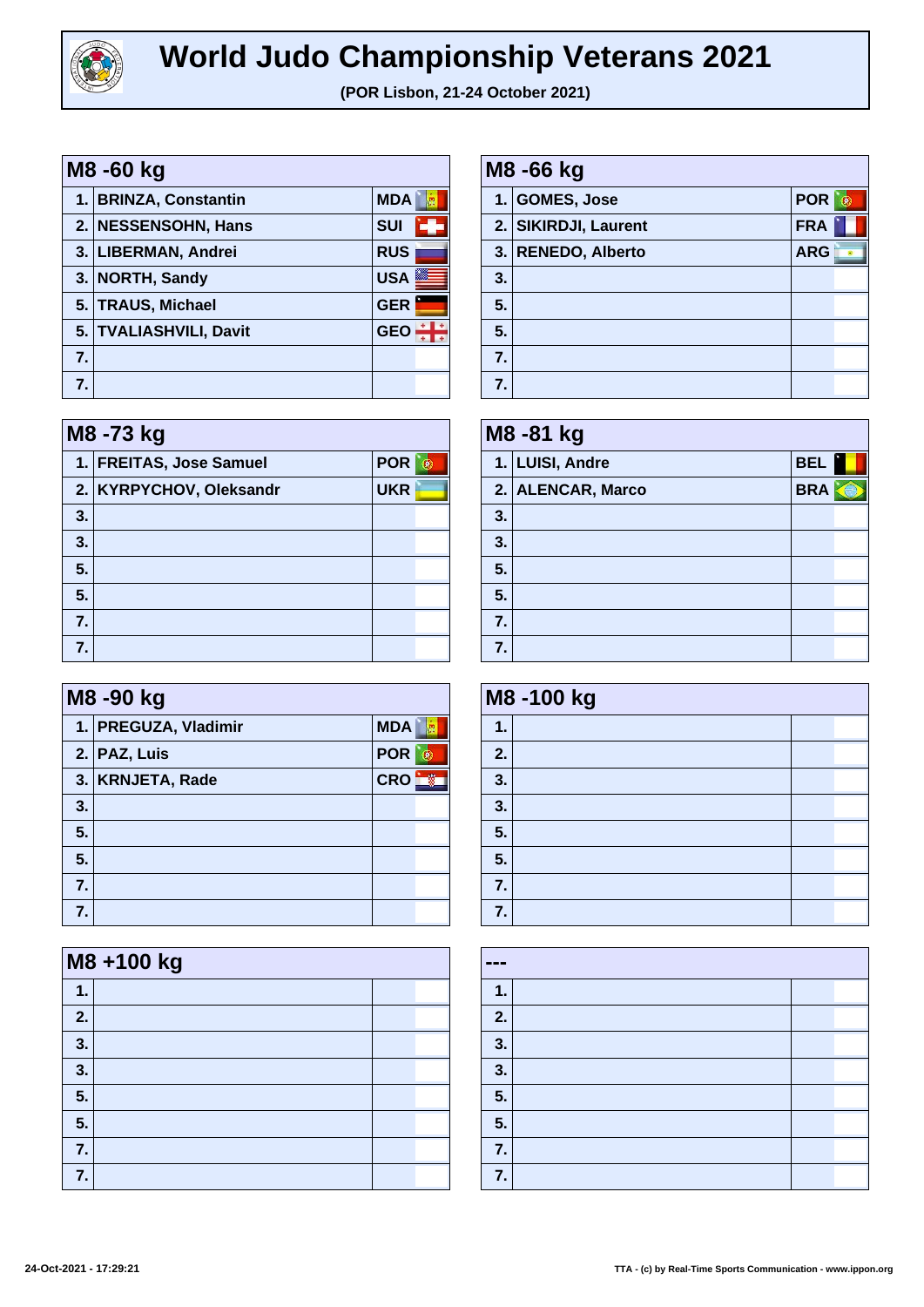

| M9 -60 kg   |  |  |  |
|-------------|--|--|--|
| $\mathbf 1$ |  |  |  |
| 2.          |  |  |  |
| 3.          |  |  |  |
| 3.          |  |  |  |
| 5.          |  |  |  |
| 5.          |  |  |  |
| 7.          |  |  |  |
| 7.          |  |  |  |

| M9 -73 kg |                     |            |  |
|-----------|---------------------|------------|--|
|           | 1. BOTTAZZI, Hubert | <b>FRA</b> |  |
|           | 2. ROUSSEAU, Robert | <b>FRA</b> |  |
| 3.        |                     |            |  |
| 3.        |                     |            |  |
| 5.        |                     |            |  |
| 5.        |                     |            |  |
| 7.        |                     |            |  |
| 7.        |                     |            |  |

|    | M9 -90 kg |  |  |  |
|----|-----------|--|--|--|
| 1. |           |  |  |  |
| 2. |           |  |  |  |
| 3. |           |  |  |  |
| 3. |           |  |  |  |
| 5. |           |  |  |  |
| 5. |           |  |  |  |
| 7. |           |  |  |  |
| 7. |           |  |  |  |

|    | M9+100 kg              |            |  |
|----|------------------------|------------|--|
|    | 1. IVANENKO, Volodymyr | <b>UKR</b> |  |
|    | 2. MALEAR, Mihail      | <b>MDA</b> |  |
|    | 3. HOLGER, Jasper      | <b>GER</b> |  |
| 3. |                        |            |  |
| 5. |                        |            |  |
| 5. |                        |            |  |
| 7. |                        |            |  |
| 7. |                        |            |  |

| M9 -66 kg |  |  |  |  |
|-----------|--|--|--|--|
| 1.        |  |  |  |  |
| 2.        |  |  |  |  |
| 3.        |  |  |  |  |
| 3.        |  |  |  |  |
| 5.        |  |  |  |  |
| 5.        |  |  |  |  |
| 7.        |  |  |  |  |
| 7.        |  |  |  |  |

|    | M9-81 kg          |            |  |  |
|----|-------------------|------------|--|--|
|    | 1. TEDESCO, Irahy | <b>BRA</b> |  |  |
|    | 2. WENNEKERS, Jos | <b>NED</b> |  |  |
|    | 3. RAMOS, Cesar   | <b>POR</b> |  |  |
| 3. |                   |            |  |  |
| 5. |                   |            |  |  |
| 5. |                   |            |  |  |
| 7. |                   |            |  |  |
|    |                   |            |  |  |

| M9-100 kg |                        |            |  |
|-----------|------------------------|------------|--|
|           | 1. SIDORENKO, Vladimir | <b>RUS</b> |  |
| 2.        |                        |            |  |
| 3.        |                        |            |  |
| 3.        |                        |            |  |
| 5.        |                        |            |  |
| 5.        |                        |            |  |
| 7.        |                        |            |  |
| 7.        |                        |            |  |

| $\qquad \qquad \blacksquare$ |  |  |
|------------------------------|--|--|
| 1.                           |  |  |
| 2.                           |  |  |
| 3.                           |  |  |
| 3.                           |  |  |
| 5.                           |  |  |
| 5.                           |  |  |
| 7.                           |  |  |
| 7.                           |  |  |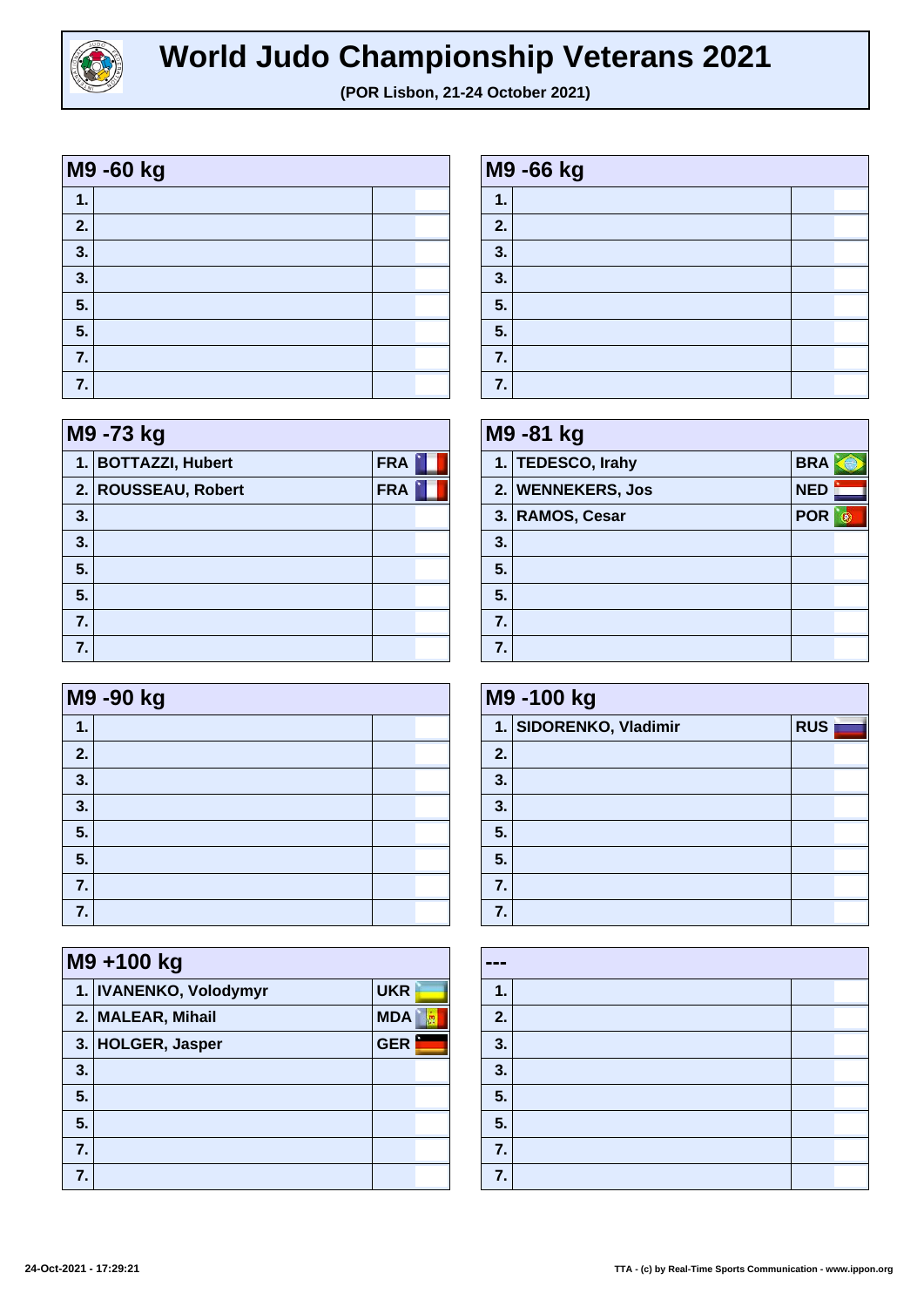

|    | F1 -48 kg |  |
|----|-----------|--|
| 1. |           |  |
| 2. |           |  |
| 3. |           |  |
| 3. |           |  |
| 5. |           |  |
| 5. |           |  |
| 7. |           |  |
| 7. |           |  |

| F1 -57 kg |  |  |  |
|-----------|--|--|--|
| 1.        |  |  |  |
| 2.        |  |  |  |
| 3.        |  |  |  |
| 3.        |  |  |  |
| 5.        |  |  |  |
| 5.        |  |  |  |
| 7.        |  |  |  |
| 7.        |  |  |  |

| F1 -70 kg |  |  |  |  |
|-----------|--|--|--|--|
| 1.        |  |  |  |  |
| 2.        |  |  |  |  |
| 3.        |  |  |  |  |
| 3.        |  |  |  |  |
| 5.        |  |  |  |  |
| 5.        |  |  |  |  |
| 7.        |  |  |  |  |
| 7.        |  |  |  |  |

| F1 +78 kg |  |  |  |
|-----------|--|--|--|
| 1.        |  |  |  |
| 2.        |  |  |  |
| 3.        |  |  |  |
| 3.        |  |  |  |
| 5.        |  |  |  |
| 5.        |  |  |  |
| 7.        |  |  |  |
| 7.        |  |  |  |

| F1 -52 kg     |  |  |  |
|---------------|--|--|--|
| $\mathbf 1$ . |  |  |  |
| 2.            |  |  |  |
| 3.            |  |  |  |
| 3.            |  |  |  |
| 5.            |  |  |  |
| 5.            |  |  |  |
| 7.            |  |  |  |
| 7.            |  |  |  |

| F1 -63 kg |  |  |  |  |
|-----------|--|--|--|--|
| 1.        |  |  |  |  |
| 2.        |  |  |  |  |
| 3.        |  |  |  |  |
| 3.        |  |  |  |  |
| 5.        |  |  |  |  |
| 5.        |  |  |  |  |
| 7.        |  |  |  |  |
| 7.        |  |  |  |  |

| F1 -78 kg |  |  |  |
|-----------|--|--|--|
| 1.        |  |  |  |
| 2.        |  |  |  |
| 3.        |  |  |  |
| 3.        |  |  |  |
| 5.        |  |  |  |
| 5.        |  |  |  |
| 7.        |  |  |  |
| 7.        |  |  |  |

| --- |  |
|-----|--|
| 1.  |  |
| 2.  |  |
| 3.  |  |
| 3.  |  |
| 5.  |  |
| 5.  |  |
| 7.  |  |
| 7.  |  |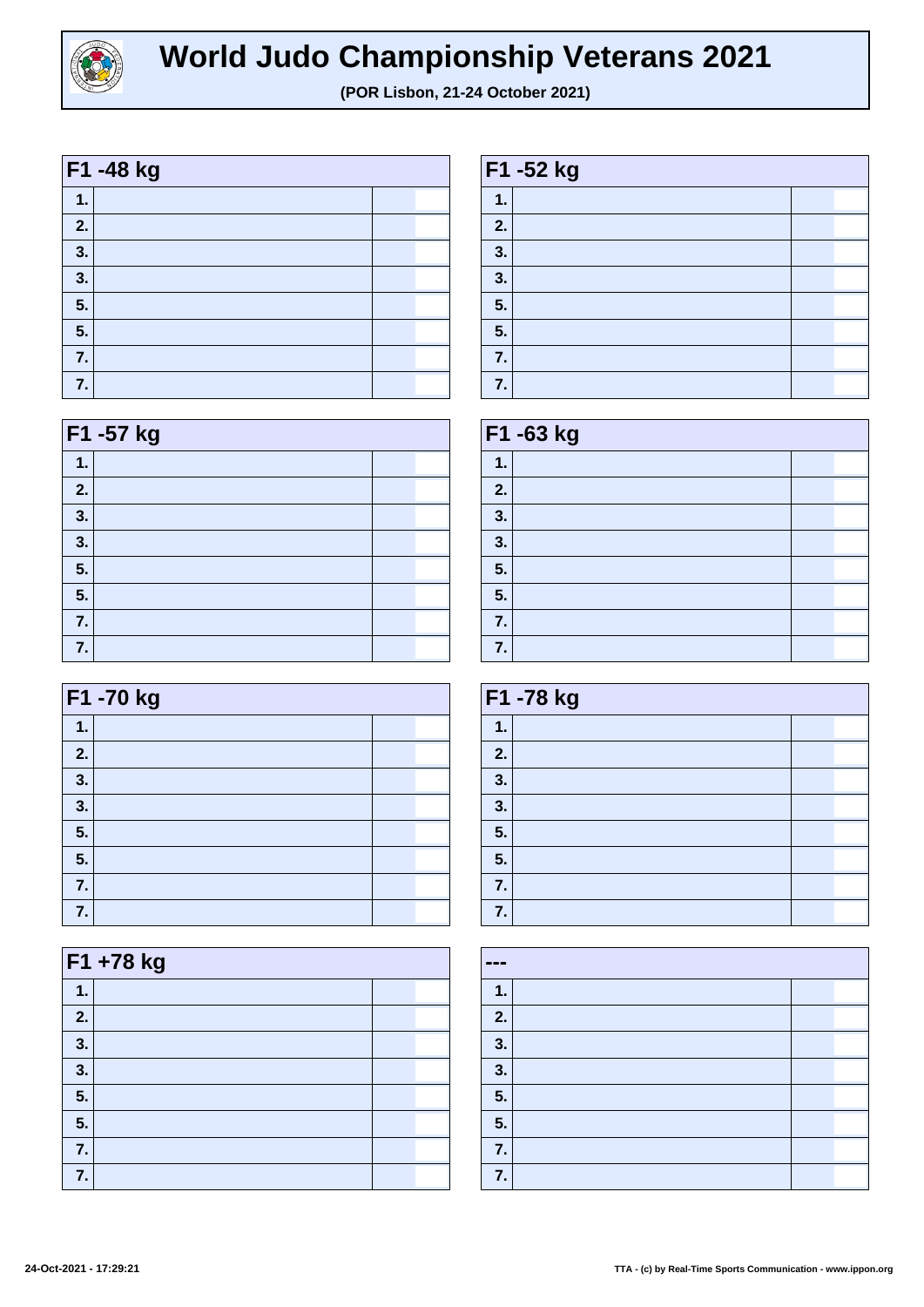

| F2 -48 kg |  |  |  |
|-----------|--|--|--|
| 1.        |  |  |  |
| 2.        |  |  |  |
| 3.        |  |  |  |
| 3.        |  |  |  |
| 5.        |  |  |  |
| 5.        |  |  |  |
| 7.        |  |  |  |
| 7.        |  |  |  |

| F <sub>2</sub> - 57 kg |  |  |  |  |
|------------------------|--|--|--|--|
| 1.                     |  |  |  |  |
| 2.                     |  |  |  |  |
| 3.                     |  |  |  |  |
| 3.                     |  |  |  |  |
| 5.                     |  |  |  |  |
| 5.                     |  |  |  |  |
| 7.                     |  |  |  |  |
| 7.                     |  |  |  |  |

| F2 -70 kg |                              |            |  |
|-----------|------------------------------|------------|--|
|           | 1. SOARES RIBEIRO, Rosangela | <b>BRA</b> |  |
|           | 2. BATTISTELLA, Lara         | <b>ITA</b> |  |
| 3.        |                              |            |  |
| 3.        |                              |            |  |
| 5.        |                              |            |  |
| 5.        |                              |            |  |
| 7.        |                              |            |  |
|           |                              |            |  |

| F2 +78 kg |  |  |  |  |
|-----------|--|--|--|--|
| 1.        |  |  |  |  |
| 2.        |  |  |  |  |
| 3.        |  |  |  |  |
| 3.        |  |  |  |  |
| 5.        |  |  |  |  |
| 5.        |  |  |  |  |
| 7.        |  |  |  |  |
| 7.        |  |  |  |  |

| F2 -52 kg |  |  |  |
|-----------|--|--|--|
| 1.        |  |  |  |
| 2.        |  |  |  |
| 3.        |  |  |  |
| 3.        |  |  |  |
| 5.        |  |  |  |
| 5.        |  |  |  |
| 7.        |  |  |  |
| 7.        |  |  |  |

| F <sub>2</sub> -63 kg |  |  |  |
|-----------------------|--|--|--|
| 1.                    |  |  |  |
| 2.                    |  |  |  |
| 3.                    |  |  |  |
| 3.                    |  |  |  |
| 5.                    |  |  |  |
| 5.                    |  |  |  |
| 7.                    |  |  |  |
| 7.                    |  |  |  |

| F2 -78 kg |  |  |  |
|-----------|--|--|--|
| 1.        |  |  |  |
| 2.        |  |  |  |
| 3.        |  |  |  |
| 3.        |  |  |  |
| 5.        |  |  |  |
| 5.        |  |  |  |
| 7.        |  |  |  |
| 7.        |  |  |  |

| $\qquad \qquad \blacksquare$ |  |  |  |
|------------------------------|--|--|--|
| 1.                           |  |  |  |
| 2.                           |  |  |  |
| 3.                           |  |  |  |
| 3.                           |  |  |  |
| 5.                           |  |  |  |
| 5.                           |  |  |  |
| 7.                           |  |  |  |
| 7.                           |  |  |  |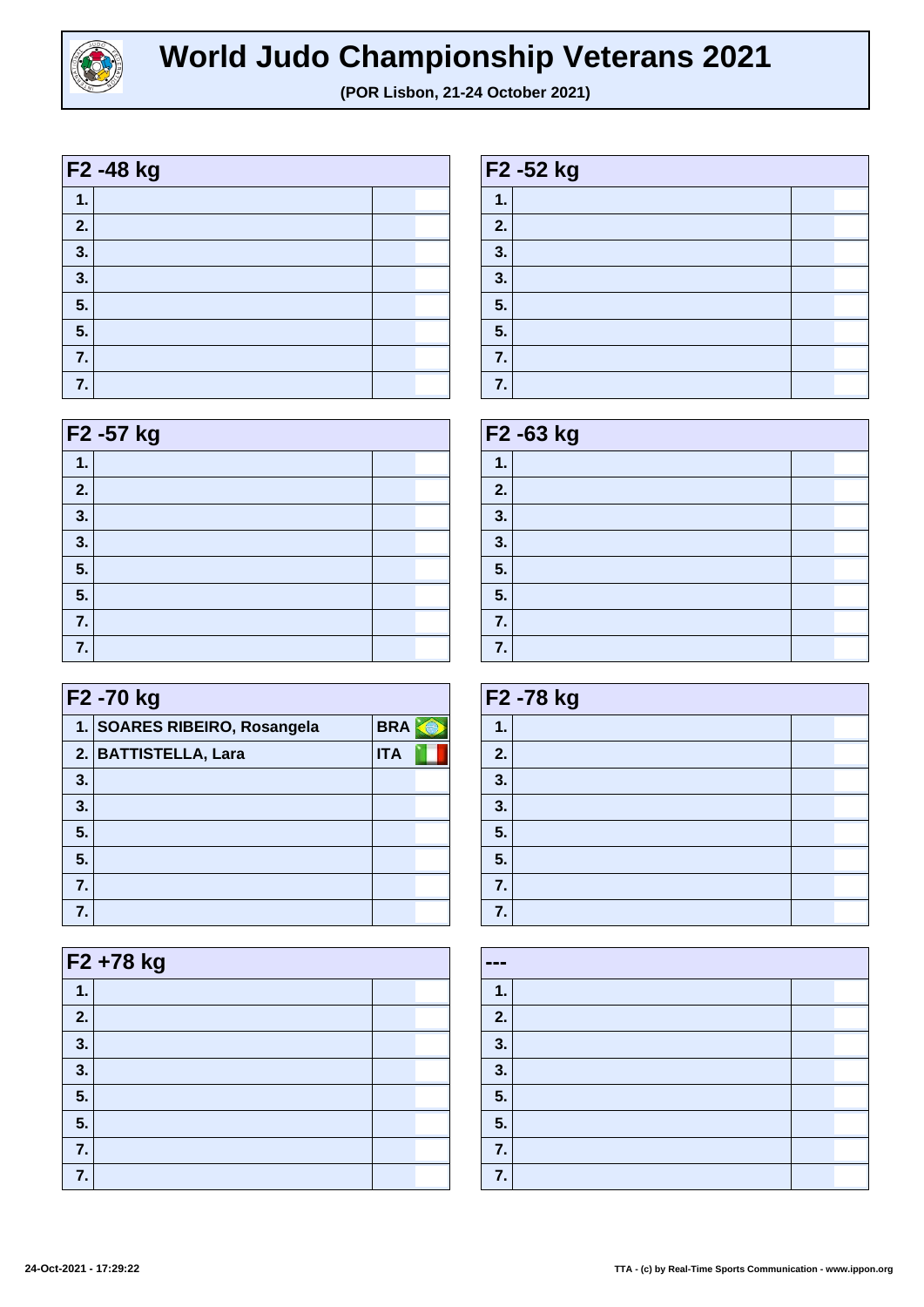

|    | F3 -48 kg |  |
|----|-----------|--|
| 1. |           |  |
| 2. |           |  |
| 3. |           |  |
| 3. |           |  |
| 5. |           |  |
| 5. |           |  |
| 7. |           |  |
| 7. |           |  |

|    | F3 -57 kg           |            |  |  |
|----|---------------------|------------|--|--|
|    | 1. BERG, Rikke      | <b>DEN</b> |  |  |
|    | 2. PEREIRA, Ornella | <b>FRA</b> |  |  |
|    | 3. CAPRIOTTI, Lisa  | <b>USA</b> |  |  |
| 3. |                     |            |  |  |
| 5. |                     |            |  |  |
| 5. |                     |            |  |  |
| 7. |                     |            |  |  |
| 7. |                     |            |  |  |

| F3 -70 kg |  |  |  |
|-----------|--|--|--|
| 1.        |  |  |  |
| 2.        |  |  |  |
| 3.        |  |  |  |
| 3.        |  |  |  |
| 5.        |  |  |  |
| 5.        |  |  |  |
| 7.        |  |  |  |
| 7.        |  |  |  |

| F3 +78 kg |  |  |  |
|-----------|--|--|--|
| 1.        |  |  |  |
| 2.        |  |  |  |
| 3.        |  |  |  |
| 3.        |  |  |  |
| 5.        |  |  |  |
| 5.        |  |  |  |
| 7.        |  |  |  |
| 7.        |  |  |  |

| F3 -52 kg        |                    |            |   |
|------------------|--------------------|------------|---|
|                  | 1. SOUSA, Bianca   | <b>POR</b> |   |
|                  | 2. COSTA, Carolina | <b>POR</b> |   |
|                  | 3. NAQOUSS, Hanane | <b>MAR</b> | ŵ |
| 3.               |                    |            |   |
| 5.               |                    |            |   |
| 5.               |                    |            |   |
| $\overline{7}$ . |                    |            |   |
| 7.               |                    |            |   |

| F3 -63 kg |  |  |  |
|-----------|--|--|--|
| 1.        |  |  |  |
| 2.        |  |  |  |
| 3.        |  |  |  |
| 3.        |  |  |  |
| 5.        |  |  |  |
| 5.        |  |  |  |
| 7.        |  |  |  |
| 7.        |  |  |  |

| F3 -78 kg |  |  |  |
|-----------|--|--|--|
| 1.        |  |  |  |
| 2.        |  |  |  |
| 3.        |  |  |  |
| 3.        |  |  |  |
| 5.        |  |  |  |
| 5.        |  |  |  |
| 7.        |  |  |  |
| 7.        |  |  |  |

| --- |  |  |
|-----|--|--|
| 1.  |  |  |
| 2.  |  |  |
| 3.  |  |  |
| 3.  |  |  |
| 5.  |  |  |
| 5.  |  |  |
| 7.  |  |  |
| 7.  |  |  |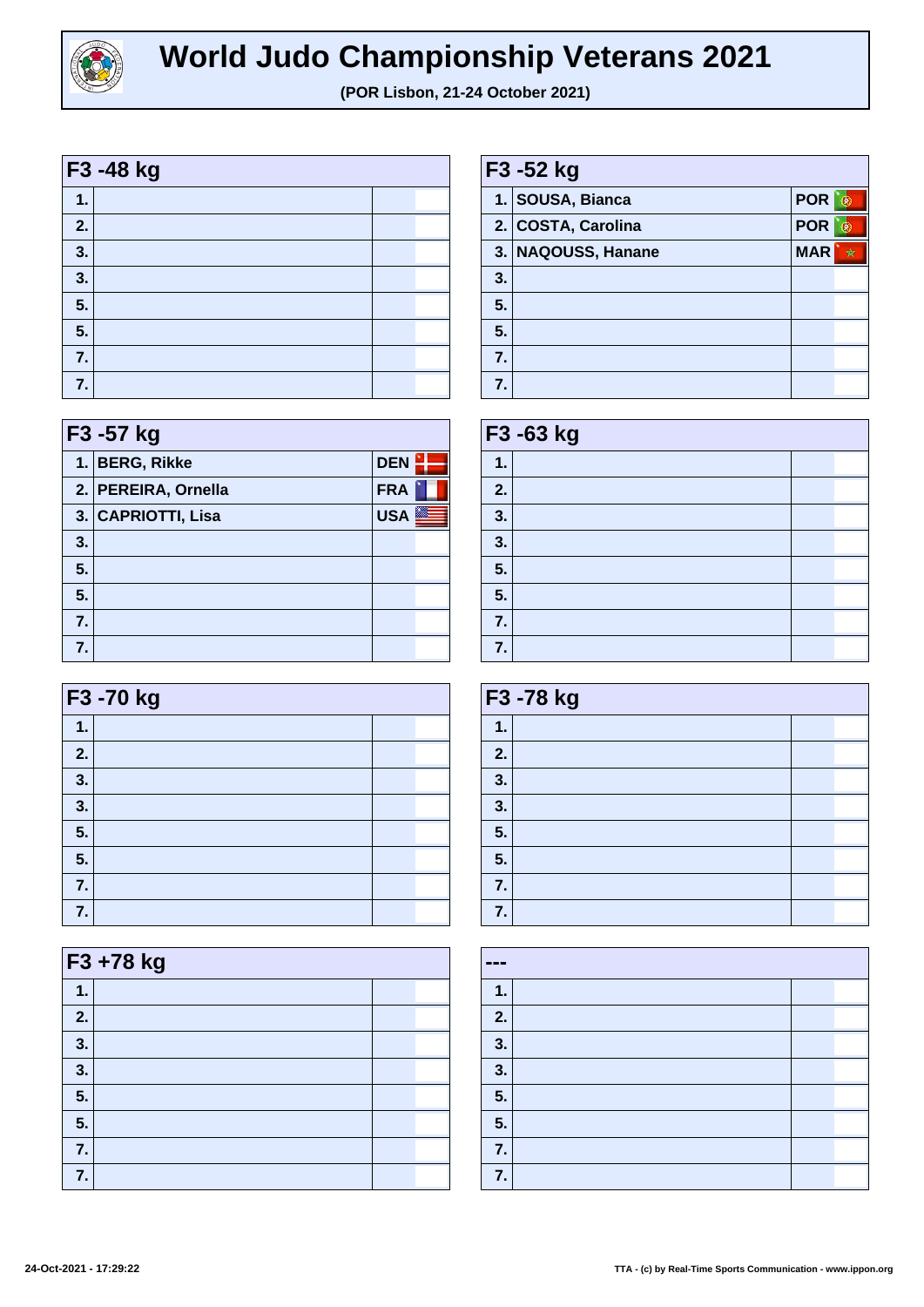

| F4 -48 kg |  |  |  |
|-----------|--|--|--|
| 1.        |  |  |  |
| 2.        |  |  |  |
| 3.        |  |  |  |
| 3.        |  |  |  |
| 5.        |  |  |  |
| 5.        |  |  |  |
| 7.        |  |  |  |
| 7.        |  |  |  |

| F4 -57 kg |  |  |  |  |
|-----------|--|--|--|--|
| 1.        |  |  |  |  |
| 2.        |  |  |  |  |
| 3.        |  |  |  |  |
| 3.        |  |  |  |  |
| 5.        |  |  |  |  |
| 5.        |  |  |  |  |
| 7.        |  |  |  |  |
| 7.        |  |  |  |  |

| F4 -70 kg |  |  |  |  |
|-----------|--|--|--|--|
| 1.        |  |  |  |  |
| 2.        |  |  |  |  |
| 3.        |  |  |  |  |
| 3.        |  |  |  |  |
| 5.        |  |  |  |  |
| 5.        |  |  |  |  |
| 7.        |  |  |  |  |
| 7.        |  |  |  |  |

| F4+78 kg |                   |            |  |  |
|----------|-------------------|------------|--|--|
|          | 1. PRADO, Carla   | <b>BRA</b> |  |  |
|          | 2. CHOUKRI, Aicha | <b>MAR</b> |  |  |
| 3.       |                   |            |  |  |
| 3.       |                   |            |  |  |
| 5.       |                   |            |  |  |
| 5.       |                   |            |  |  |
| 7.       |                   |            |  |  |
| 7.       |                   |            |  |  |

| F4 -52 kg |  |  |  |
|-----------|--|--|--|
| 1.        |  |  |  |
| 2.        |  |  |  |
| 3.        |  |  |  |
| 3.        |  |  |  |
| 5.        |  |  |  |
| 5.        |  |  |  |
| 7.        |  |  |  |
| 7.        |  |  |  |

| F4 -63 kg |  |  |  |
|-----------|--|--|--|
| 1.        |  |  |  |
| 2.        |  |  |  |
| 3.        |  |  |  |
| 3.        |  |  |  |
| 5.        |  |  |  |
| 5.        |  |  |  |
| 7.        |  |  |  |
| 7.        |  |  |  |

| F4 -78 kg |  |  |  |
|-----------|--|--|--|
| 1.        |  |  |  |
| 2.        |  |  |  |
| 3.        |  |  |  |
| 3.        |  |  |  |
| 5.        |  |  |  |
| 5.        |  |  |  |
| 7.        |  |  |  |
| 7.        |  |  |  |

| --- |  |
|-----|--|
| 1.  |  |
| 2.  |  |
| 3.  |  |
| 3.  |  |
| 5.  |  |
| 5.  |  |
| 7.  |  |
| 7.  |  |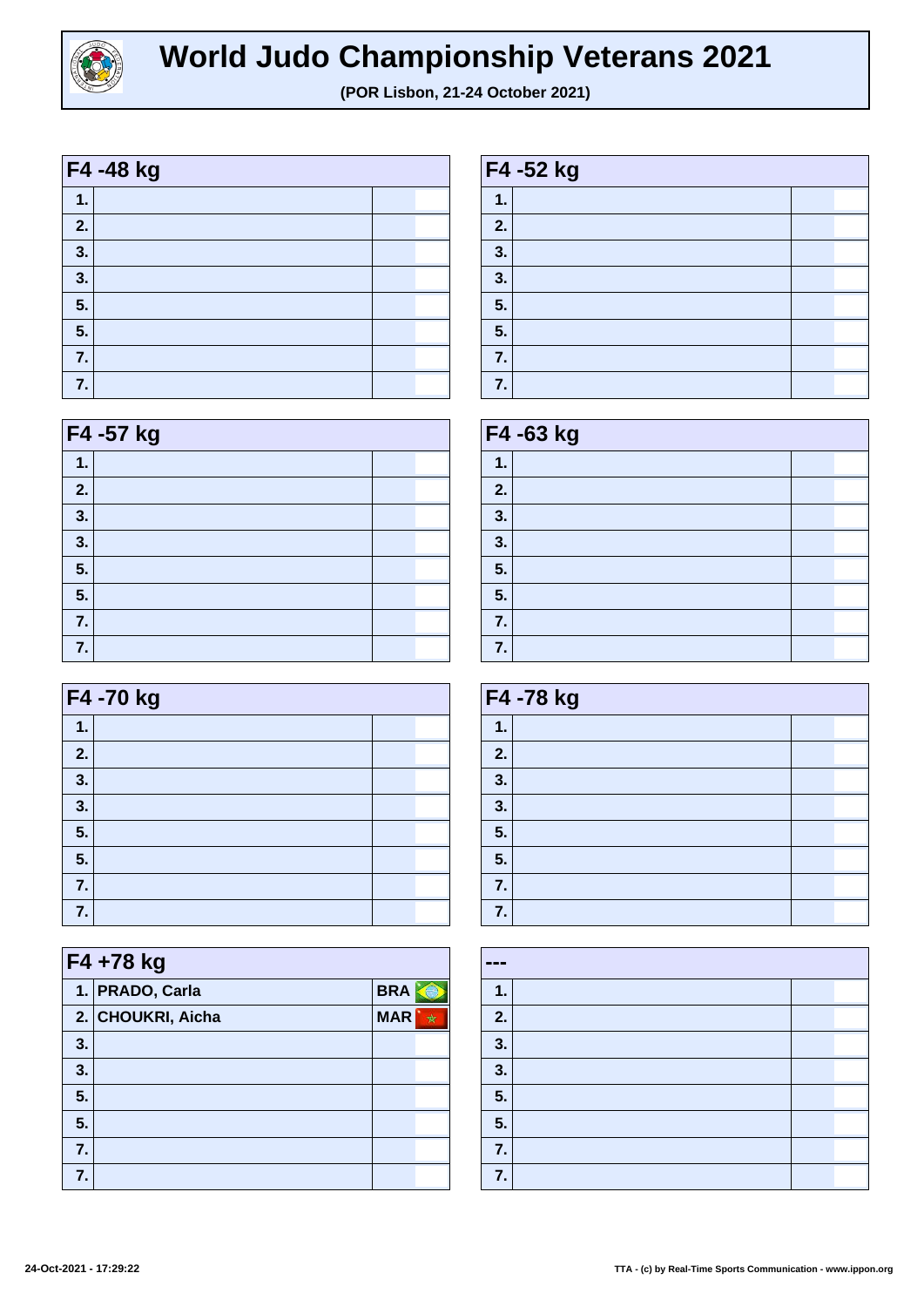

**F5 -52 kg**

**1.**

|             | F5-48 kg |  |
|-------------|----------|--|
| $\mathbf 1$ |          |  |
| 2.          |          |  |
| 3.          |          |  |
| 3.          |          |  |
| 5.          |          |  |
| 5.          |          |  |
| 7.          |          |  |
| 7.          |          |  |

| 2. |  |
|----|--|
| 3. |  |
| 3. |  |
| 5. |  |
| 5. |  |
| 7. |  |
| 7. |  |

| F5 -57 kg |                    |            |  |  |
|-----------|--------------------|------------|--|--|
|           | 1. DINIZ, Catarina | <b>POR</b> |  |  |
|           | 2. STEREA, Lena    | <b>ROU</b> |  |  |
|           | 3. SPRENGER, Anita | <b>GER</b> |  |  |
| 3.        |                    |            |  |  |
| 5.        |                    |            |  |  |
| 5.        |                    |            |  |  |
| 7.        |                    |            |  |  |
| 7.        |                    |            |  |  |

| F5 -70 kg |  |  |  |  |
|-----------|--|--|--|--|
| 1.        |  |  |  |  |
| 2.        |  |  |  |  |
| 3.        |  |  |  |  |
| 3.        |  |  |  |  |
| 5.        |  |  |  |  |
| 5.        |  |  |  |  |
| 7.        |  |  |  |  |
| 7.        |  |  |  |  |

|    | F5+78 kg |  |  |  |  |
|----|----------|--|--|--|--|
| 1. |          |  |  |  |  |
| 2. |          |  |  |  |  |
| 3. |          |  |  |  |  |
| 3. |          |  |  |  |  |
| 5. |          |  |  |  |  |
| 5. |          |  |  |  |  |
| 7. |          |  |  |  |  |
| 7. |          |  |  |  |  |

| F5 -63 kg      |  |  |  |  |
|----------------|--|--|--|--|
| 1.             |  |  |  |  |
| 2.             |  |  |  |  |
| 3 <sub>1</sub> |  |  |  |  |
| 3.             |  |  |  |  |
| 5.             |  |  |  |  |
| 5.             |  |  |  |  |
| 7.             |  |  |  |  |
| 7.             |  |  |  |  |

| F5-78 kg |  |  |  |
|----------|--|--|--|
| 1.       |  |  |  |
| 2.       |  |  |  |
| 3.       |  |  |  |
| 3.       |  |  |  |
| 5.       |  |  |  |
| 5.       |  |  |  |
| 7.       |  |  |  |
| 7.       |  |  |  |

| $\qquad \qquad \blacksquare$ |  |  |
|------------------------------|--|--|
| 1.                           |  |  |
| 2.                           |  |  |
| 3.                           |  |  |
| 3.                           |  |  |
| 5.                           |  |  |
| 5.                           |  |  |
| 7.                           |  |  |
| 7.                           |  |  |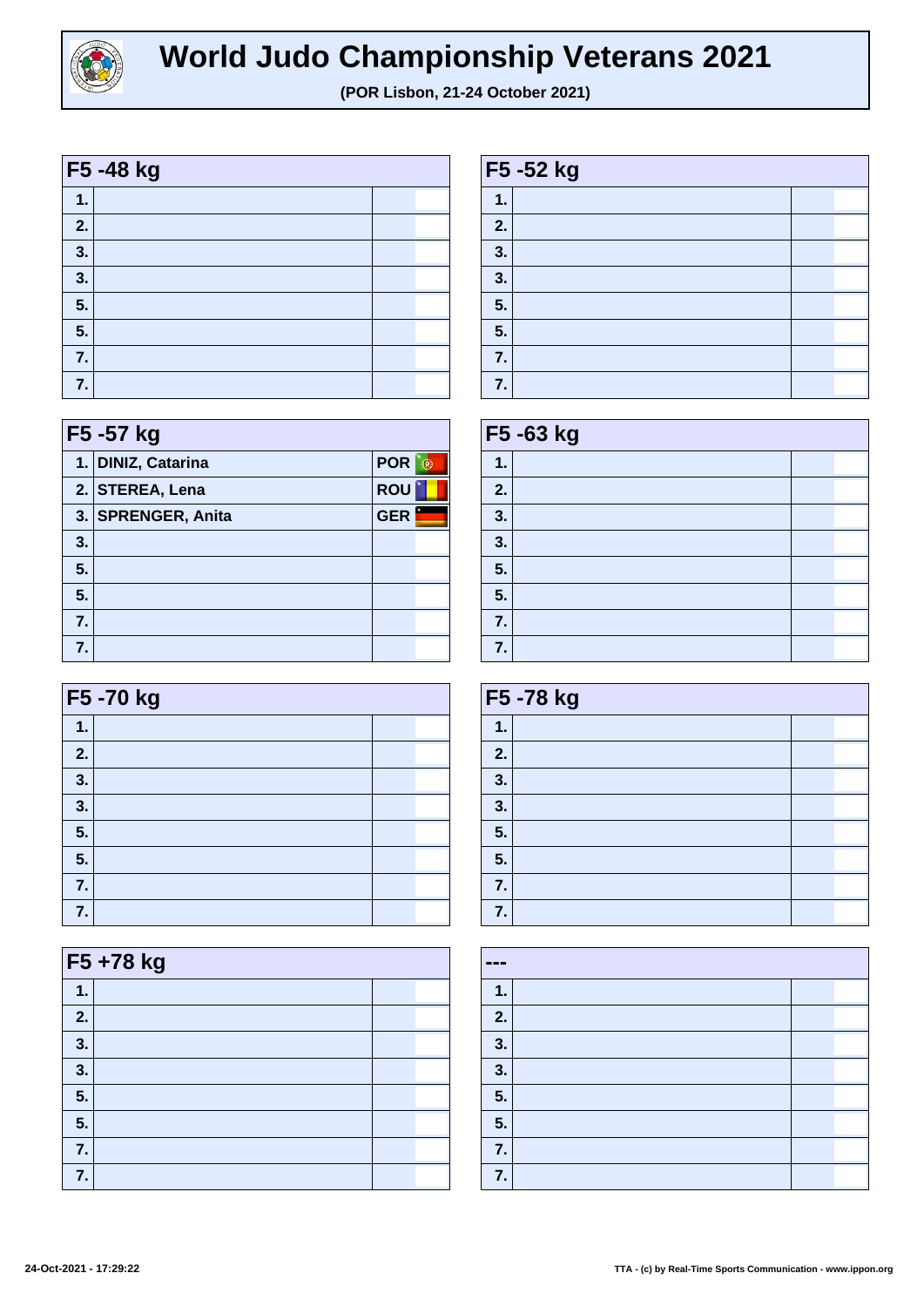

| F6 -48 kg |  |  |  |  |
|-----------|--|--|--|--|
| 1.        |  |  |  |  |
| 2.        |  |  |  |  |
| 3.        |  |  |  |  |
| 3.        |  |  |  |  |
| 5.        |  |  |  |  |
| 5.        |  |  |  |  |
| 7.        |  |  |  |  |
| 7.        |  |  |  |  |

| F6 - 57 kg |  |  |  |
|------------|--|--|--|
| 1.         |  |  |  |
| 2.         |  |  |  |
| 3.         |  |  |  |
| 3.         |  |  |  |
| 5.         |  |  |  |
| 5.         |  |  |  |
| 7.         |  |  |  |
| 7.         |  |  |  |

|    | F6 -70 kg |  |  |  |  |
|----|-----------|--|--|--|--|
| 1. |           |  |  |  |  |
| 2. |           |  |  |  |  |
| 3. |           |  |  |  |  |
| 3. |           |  |  |  |  |
| 5. |           |  |  |  |  |
| 5. |           |  |  |  |  |
| 7. |           |  |  |  |  |
| 7. |           |  |  |  |  |

| F6+78 kg |  |  |  |
|----------|--|--|--|
| 1.       |  |  |  |
| 2.       |  |  |  |
| 3.       |  |  |  |
| 3.       |  |  |  |
| 5.       |  |  |  |
| 5.       |  |  |  |
| 7.       |  |  |  |
| 7.       |  |  |  |

| F6 -52 kg |  |  |  |  |
|-----------|--|--|--|--|
| 1.        |  |  |  |  |
| 2.        |  |  |  |  |
| 3.        |  |  |  |  |
| 3.        |  |  |  |  |
| 5.        |  |  |  |  |
| 5.        |  |  |  |  |
| 7.        |  |  |  |  |
| 7.        |  |  |  |  |

| F6 -63 kg |                      |            |   |
|-----------|----------------------|------------|---|
|           | 1. SILVA, Katia      | <b>BRA</b> |   |
|           | 2. EL MTOUNI, Souhir | <b>MAR</b> | ÷ |
| 3.        |                      |            |   |
| 3.        |                      |            |   |
| 5.        |                      |            |   |
| 5.        |                      |            |   |
| 7.        |                      |            |   |
| 7.        |                      |            |   |

| F6-78 kg |  |  |  |
|----------|--|--|--|
| 1.       |  |  |  |
| 2.       |  |  |  |
| 3.       |  |  |  |
| 3.       |  |  |  |
| 5.       |  |  |  |
| 5.       |  |  |  |
| 7.       |  |  |  |
| 7.       |  |  |  |

| $\qquad \qquad \blacksquare$ |  |  |
|------------------------------|--|--|
| 1.                           |  |  |
| 2.                           |  |  |
| 3.                           |  |  |
| 3.                           |  |  |
| 5.                           |  |  |
| 5.                           |  |  |
| 7.                           |  |  |
| 7.                           |  |  |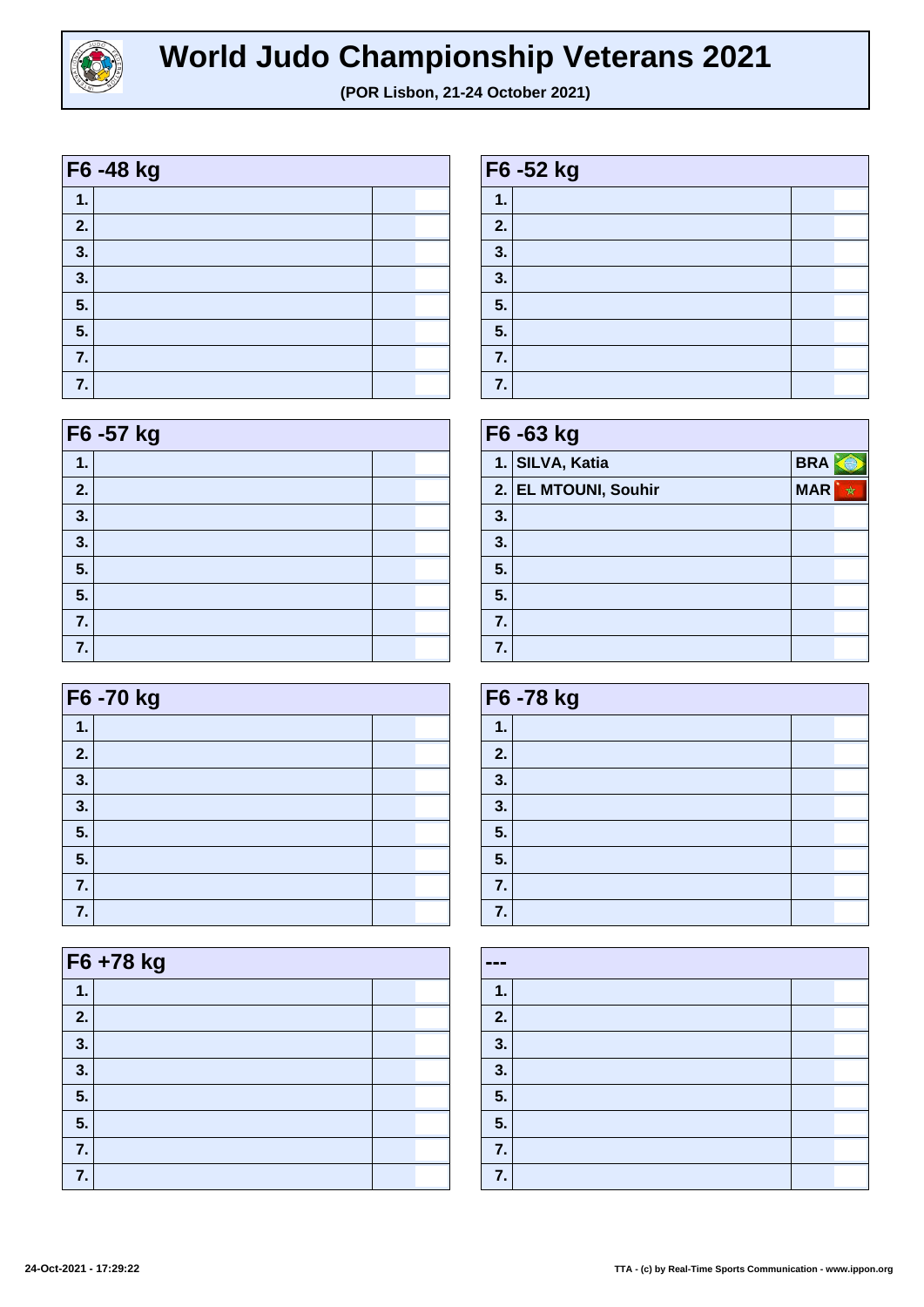

| F7 -48 kg |  |  |  |
|-----------|--|--|--|
| 1.        |  |  |  |
| 2.        |  |  |  |
| 3.        |  |  |  |
| 3.        |  |  |  |
| 5.        |  |  |  |
| 5.        |  |  |  |
| 7.        |  |  |  |
| 7.        |  |  |  |

| F7 -57 kg |  |  |  |
|-----------|--|--|--|
| 1.        |  |  |  |
| 2.        |  |  |  |
| 3.        |  |  |  |
| 3.        |  |  |  |
| 5.        |  |  |  |
| 5.        |  |  |  |
| 7.        |  |  |  |
| 7.        |  |  |  |

| F7 -70 kg |  |  |  |
|-----------|--|--|--|
| 1.        |  |  |  |
| 2.        |  |  |  |
| 3.        |  |  |  |
| 3.        |  |  |  |
| 5.        |  |  |  |
| 5.        |  |  |  |
| 7.        |  |  |  |
| 7.        |  |  |  |

| F7 +78 kg |  |  |
|-----------|--|--|
| 1.        |  |  |
| 2.        |  |  |
| 3.        |  |  |
| 3.        |  |  |
| 5.        |  |  |
| 5.        |  |  |
| 7.        |  |  |
| 7.        |  |  |

| F7 -52 kg |  |  |  |
|-----------|--|--|--|
| 1.        |  |  |  |
| 2.        |  |  |  |
| 3.        |  |  |  |
| 3.        |  |  |  |
| 5.        |  |  |  |
| 5.        |  |  |  |
| 7.        |  |  |  |
| 7.        |  |  |  |

| F7 -63 kg |  |  |
|-----------|--|--|
| 1.        |  |  |
| 2.        |  |  |
| 3.        |  |  |
| 3.        |  |  |
| 5.        |  |  |
| 5.        |  |  |
| 7.        |  |  |
| 7.        |  |  |

| F7-78 kg |  |  |  |
|----------|--|--|--|
| 1.       |  |  |  |
| 2.       |  |  |  |
| 3.       |  |  |  |
| 3.       |  |  |  |
| 5.       |  |  |  |
| 5.       |  |  |  |
| 7.       |  |  |  |
| 7.       |  |  |  |

| ---F8 -48 kg |  |  |  |
|--------------|--|--|--|
| 1.           |  |  |  |
| 2.           |  |  |  |
| 3.           |  |  |  |
| 3.           |  |  |  |
| 5.           |  |  |  |
| 5.           |  |  |  |
| 7.           |  |  |  |
| 7.           |  |  |  |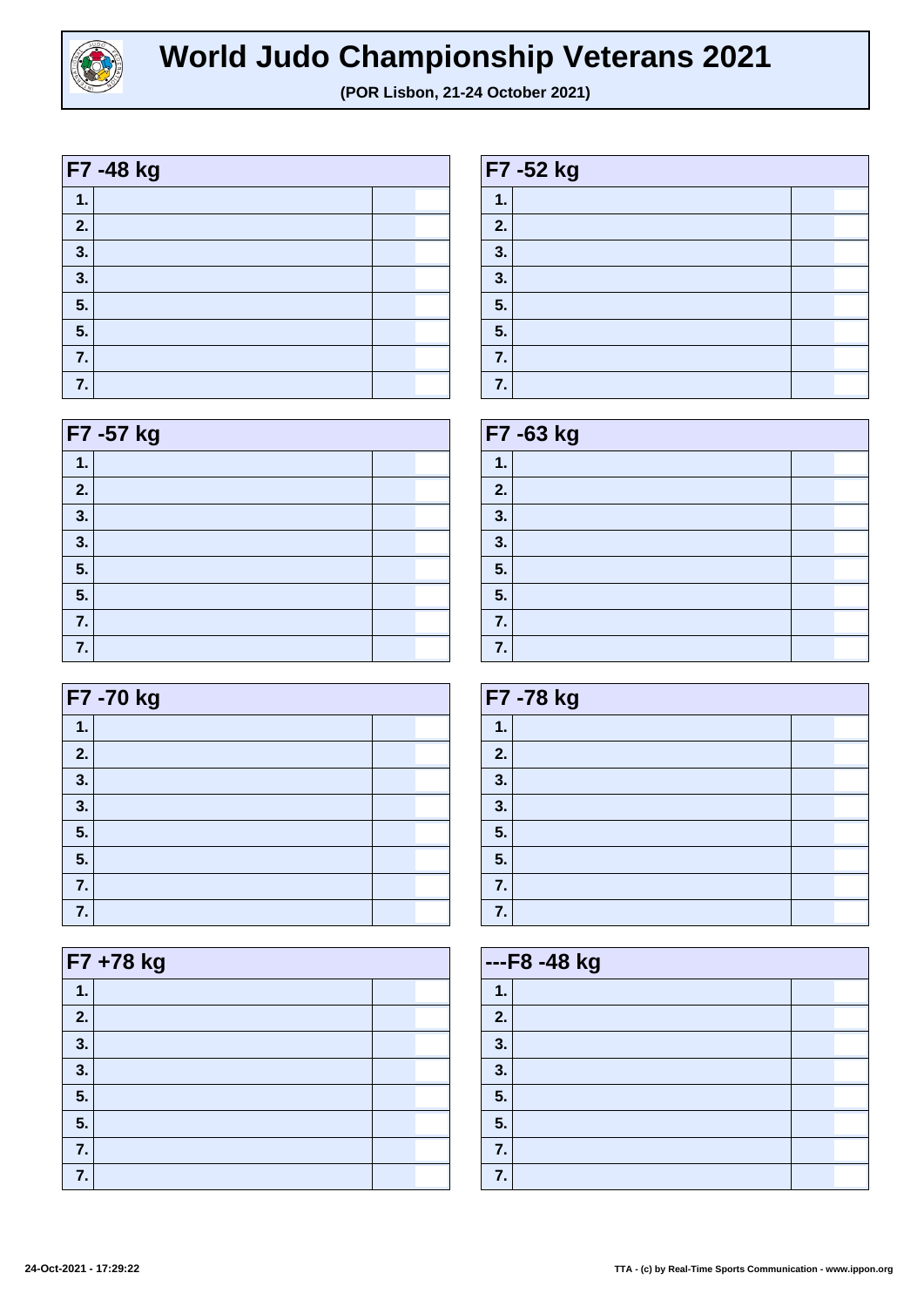

| F8 -52 kg |  |  |  |
|-----------|--|--|--|
| 1.        |  |  |  |
| 2.        |  |  |  |
| 3.        |  |  |  |
| 3.        |  |  |  |
| 5.        |  |  |  |
| 5.        |  |  |  |
| 7.        |  |  |  |
| 7.        |  |  |  |

| F8 -63 kg |  |  |  |
|-----------|--|--|--|
| 1.        |  |  |  |
| 2.        |  |  |  |
| 3.        |  |  |  |
| 3.        |  |  |  |
| 5.        |  |  |  |
| 5.        |  |  |  |
| 7.        |  |  |  |
| 7.        |  |  |  |

| F8 -78 kg |  |  |  |
|-----------|--|--|--|
| 1.        |  |  |  |
| 2.        |  |  |  |
| 3.        |  |  |  |
| 3.        |  |  |  |
| 5.        |  |  |  |
| 5.        |  |  |  |
| 7.        |  |  |  |
| 7.        |  |  |  |

|    | ---F9 -48 kg |  |  |
|----|--------------|--|--|
| 1. |              |  |  |
| 2. |              |  |  |
| 3. |              |  |  |
| 3. |              |  |  |
| 5. |              |  |  |
| 5. |              |  |  |
| 7. |              |  |  |
| 7. |              |  |  |

| F8 -57 kg |  |  |  |  |
|-----------|--|--|--|--|
| 1.        |  |  |  |  |
| 2.        |  |  |  |  |
| 3.        |  |  |  |  |
| 3.        |  |  |  |  |
| 5.        |  |  |  |  |
| 5.        |  |  |  |  |
| 7.        |  |  |  |  |
| 7.        |  |  |  |  |

| F8 -70 kg |  |  |  |
|-----------|--|--|--|
| 1.        |  |  |  |
| 2.        |  |  |  |
| 3.        |  |  |  |
| 3.        |  |  |  |
| 5.        |  |  |  |
| 5.        |  |  |  |
| 7.        |  |  |  |
| 7.        |  |  |  |

| F8 +78 kg |  |  |
|-----------|--|--|
| 1.        |  |  |
| 2.        |  |  |
| 3.        |  |  |
| 3.        |  |  |
| 5.        |  |  |
| 5.        |  |  |
| 7.        |  |  |
| 7.        |  |  |

| F9 -52 kg |  |  |  |  |
|-----------|--|--|--|--|
| 1.        |  |  |  |  |
| 2.        |  |  |  |  |
| 3.        |  |  |  |  |
| 3.        |  |  |  |  |
| 5.        |  |  |  |  |
| 5.        |  |  |  |  |
| 7.        |  |  |  |  |
| 7.        |  |  |  |  |